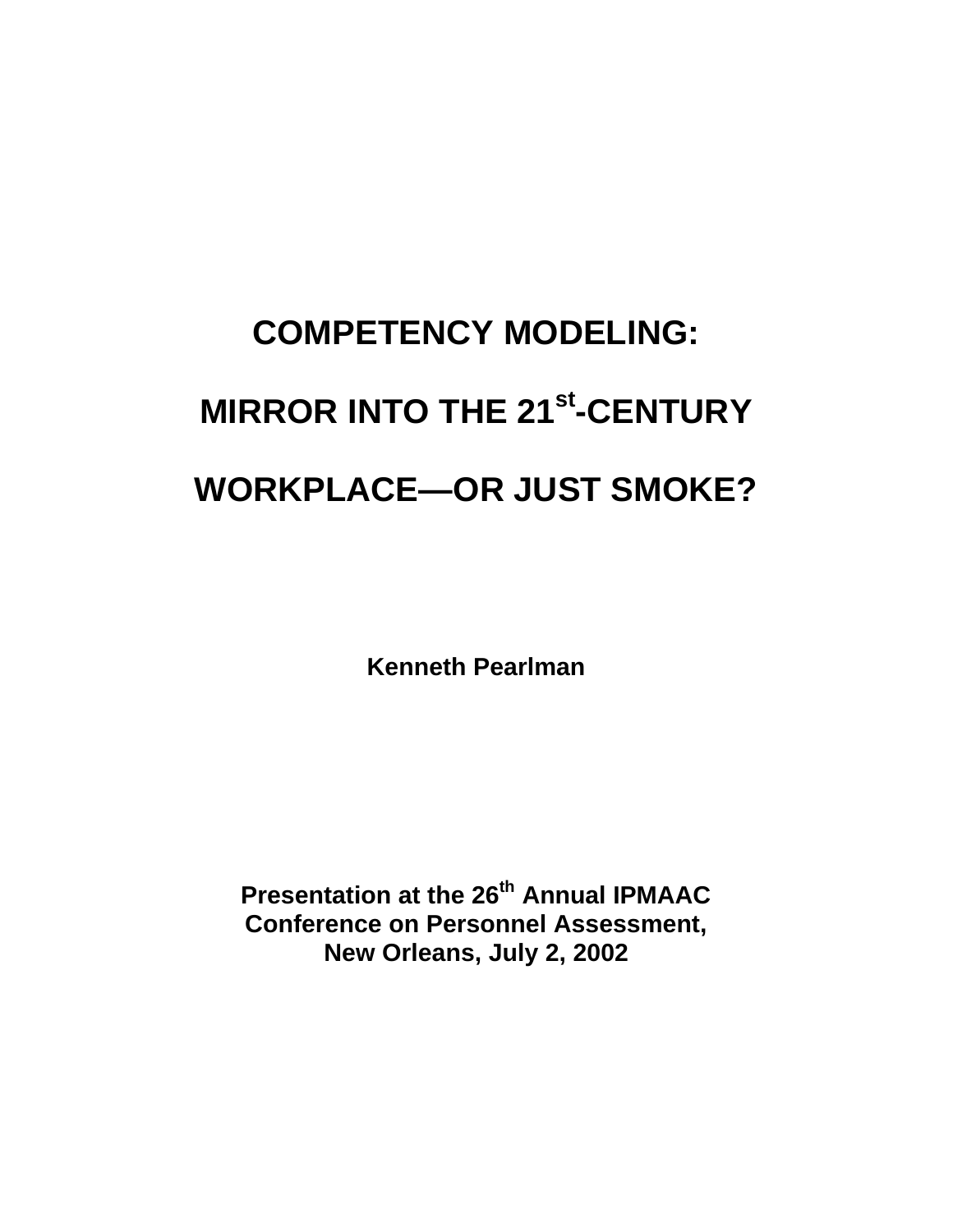## **PRESENTATION OUTLINE**

- **THE BROADER CONTEXT: THE CHANGING WORKPLACE**
- **WORK OF THE SIOP TASK FORCE ON COMPETENCY MODELING AND JOB ANALYSIS**
- **MY VIEWS ON COMPETENCY MODELING WORK**
- **LESSONS FOR I/O PRACTICE**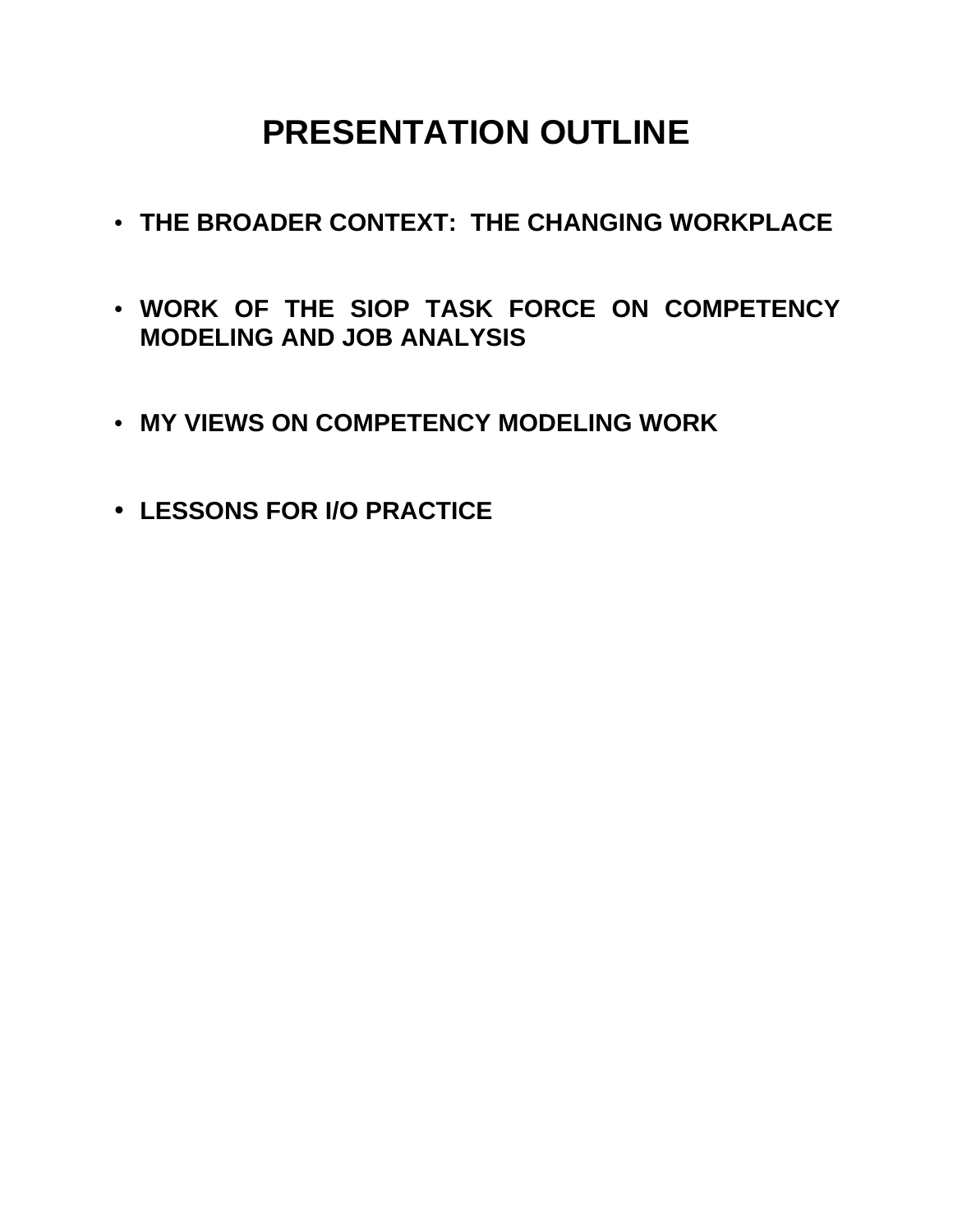## **THE BROADER CONTEXT: THE CHANGING WORKPLACE**

- **FUNDAMENTAL CHANGES**
- **"NEW INDUSTRIAL REVOLUTION"**
- **ORGANIZATION CHARTS TURNED UPSIDE DOWN**
- **ACCELERATING PACE OF CHANGE**
- **STRESSES ON BOTH EMPLOYERS AND EMPLOYEES**

**"Business strategies are changing faster than workers can respond. Technology is changing faster than the workers who can use it. Work environments are changing faster than the workers who work in them. Organizational cultures and climates are changing faster than the workers can adapt. And management structures and systems are changing faster than workers can accommodate."** 

 **- Dick Jeanneret**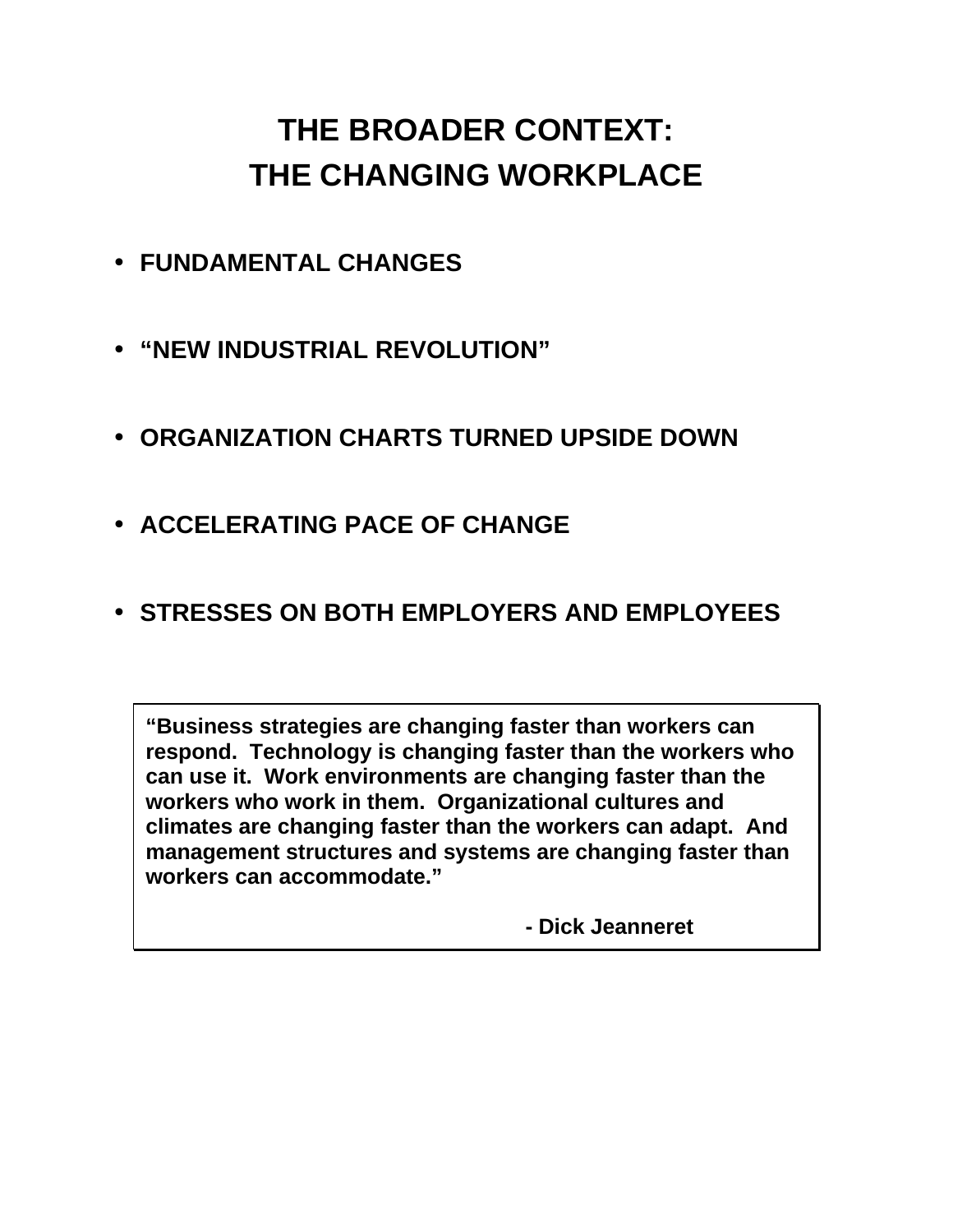## **THE CHANGED WORKPLACE**

### **ECONOMIC INFLUENCES**

- **global economy**
- **increased global and domestic competition**
- **global economic interdependence among producers, suppliers, trading partners**
- **continued shift from manufacturing to service economy**
- **unrelenting pressure on companies to improve "bottom line"**

### **DEMOGRAPHIC CHANGES**

- **changing gender/ethnic/cultural composition of the US workforce**
- **increasingly diverse workforce**
- **increasing cultural and gender diversity of the scientific/ engineering/technical workforce**
- **changing age distribution of the workforce**
- **severe skill and knowledge shortages ("skills gaps") in many critical industries**
- **changes in worker lifestyles and attitudes**

#### **IMPACT OF NEW TECHNOLOGY**

- **reshaping virtually all aspects of work at all levels in all types of industries**
- **overturning traditional concepts of work, location, space, and time**
- **fundamentally changing how services are provided and how business is conducted**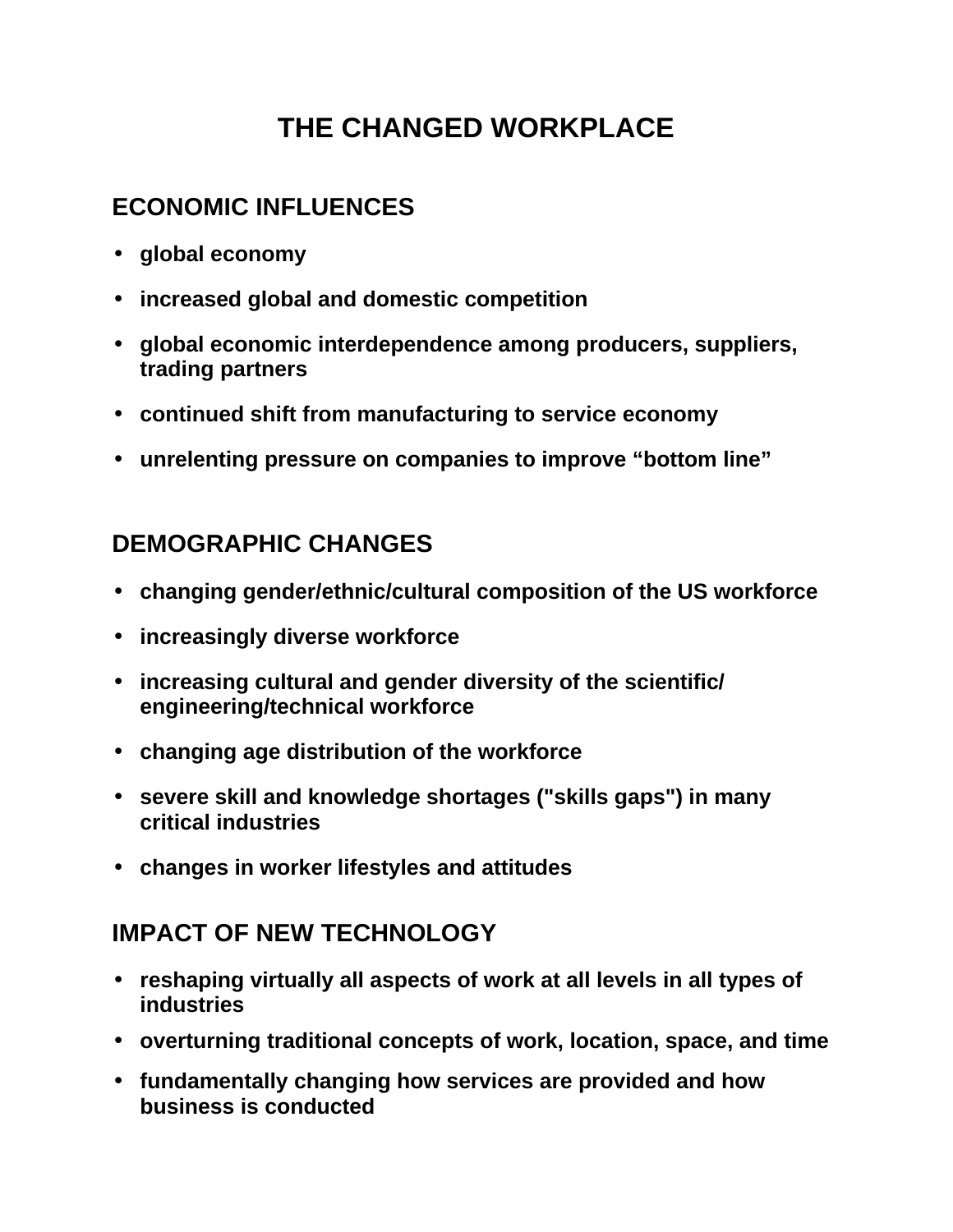#### **GENERAL**

- **global competition causing organizations to continuously reshape and reinvent themselves to keep their costs down while maintaining quality products and services**
- **slow or bureaucratic decision or "permission" process can mean a failed business or operation**
- **costs and consequences of human errors or equipment failures are often extremely high**

#### **CHANGING ORGANIZATIONAL STRATEGIES**

- **abandonment of traditional means of achieving efficiencies**
- **shift to a production model based on flexible automation, real-time and on-line quality control, and deployment of horizontally integrated networks of specialists and professionals**
- **increasing focus on "core competencies" and reliance on purchased components and outsourced services**
- **constant breaking up, downsizing, "rightsizing," restructuring**
- **participation in mergers, acquisitions, buyouts, and newer forms of strategic partnerships and alliances**
- **increased use of "contingent" workers**
- **increased focus on speed, quality, and customer service**
- **adoption of new and innovative HR strategies**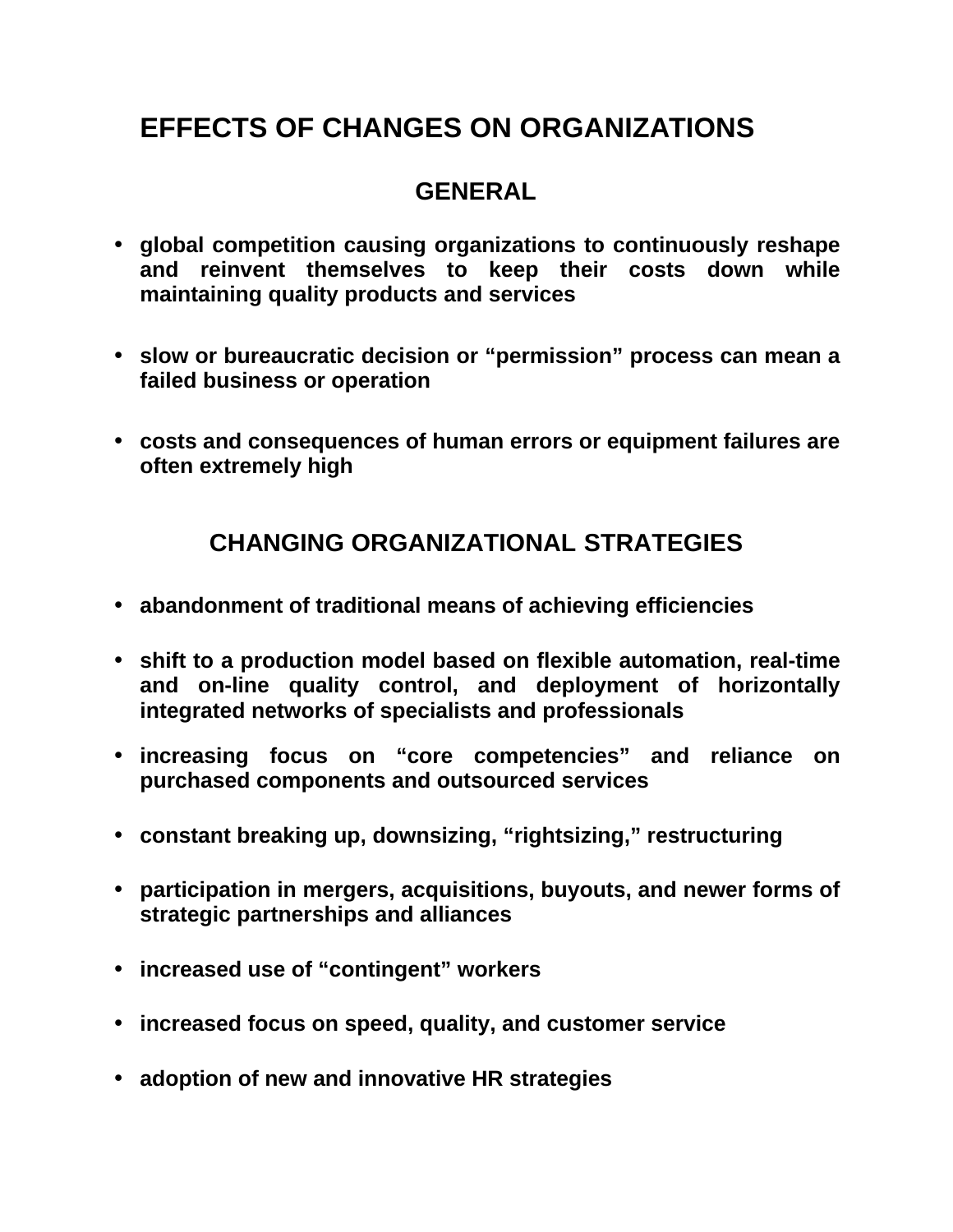### **CHANGING ORGANIZATIONAL STRUCTURES**

- **traditional organizational boundaries shrinking:**
	- **vertically (fewer layers of management)**
	- **horizontally (across departments and work groups)**
- **traditional organizational boundaries becoming more flexible/fluid**
	- **increasing use of work teams of various types and of variable composition and duration**
	- **driven by the growing interdependence of increasingly specialized work activities that often require combination of skills and knowledge rarely resident in single individuals**
	- **also serves as mechanism for maintaining flexibility and fluidity of structure**
- **necessary to capitalize on ever-shorter windows of opportunity in which to respond to changing market conditions and demands**
- **promotes greater responsiveness to customers and decision making that is quicker and closer to the points of production or service**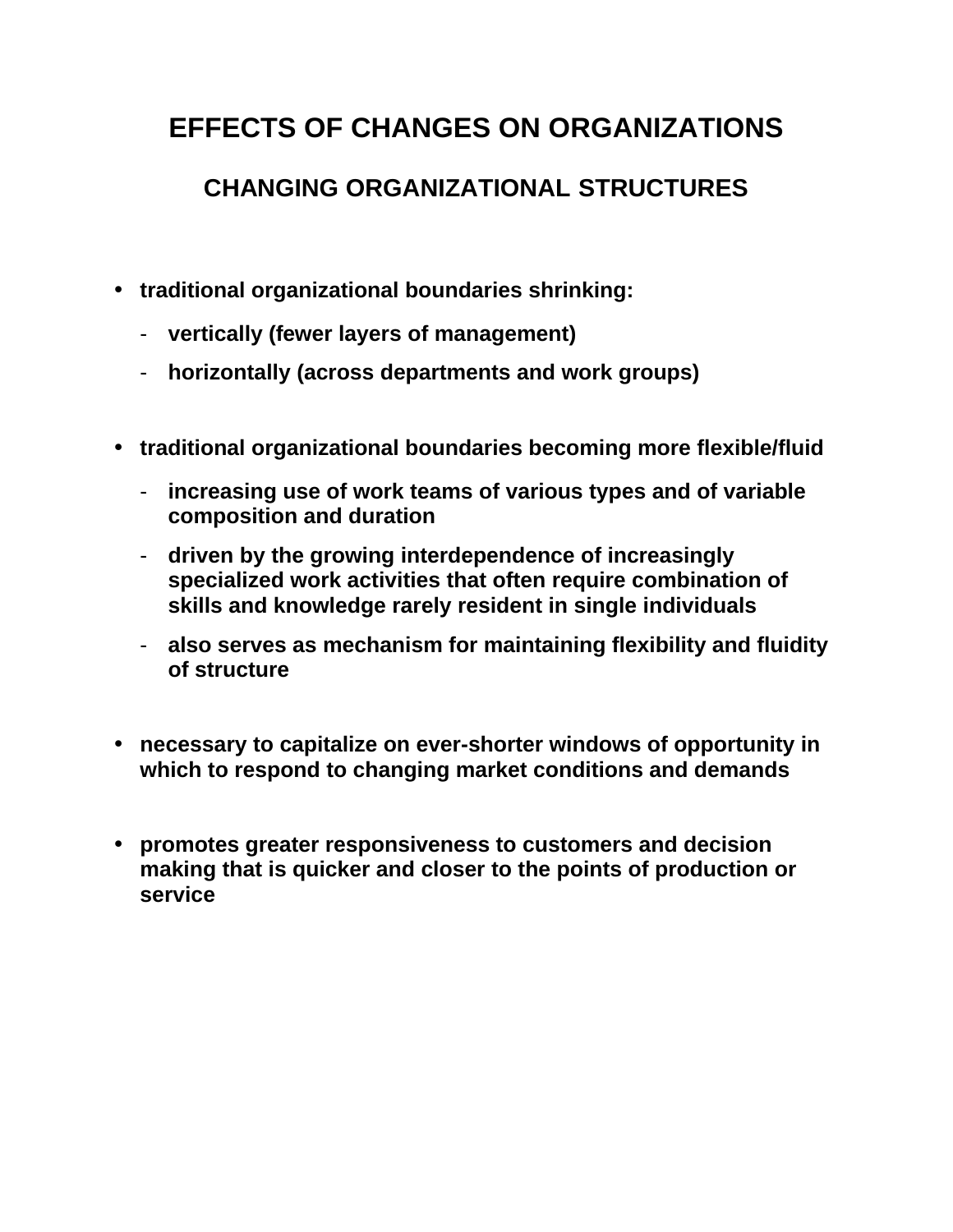#### **CHANGING ORGANIZATIONAL CULTURES**

- **increasing value placed on "intellectual capital" as key competitive advantage for increasingly knowledge-intensive work enterprises**
- **increased focus on the "contextual" aspects of work performance**
- **increased adoption of a "tools, not rules" philosophy**
- **championing "high-performance workplace" values: speed, quality, continuous process improvement, and customer service**
- **encouraging increased worker participation and empowerment and accountability**
- **need to cope with difficulty of establishing, communicating, and sustaining a shared and compelling organizational vision and culture--and maintaining employee loyalty and commitment to organizational values--with contingent workers, flexible work arrangements, remote supervision, and the often heterogeneous subcultures resulting from mergers, acquisitions, and other types of partnerships**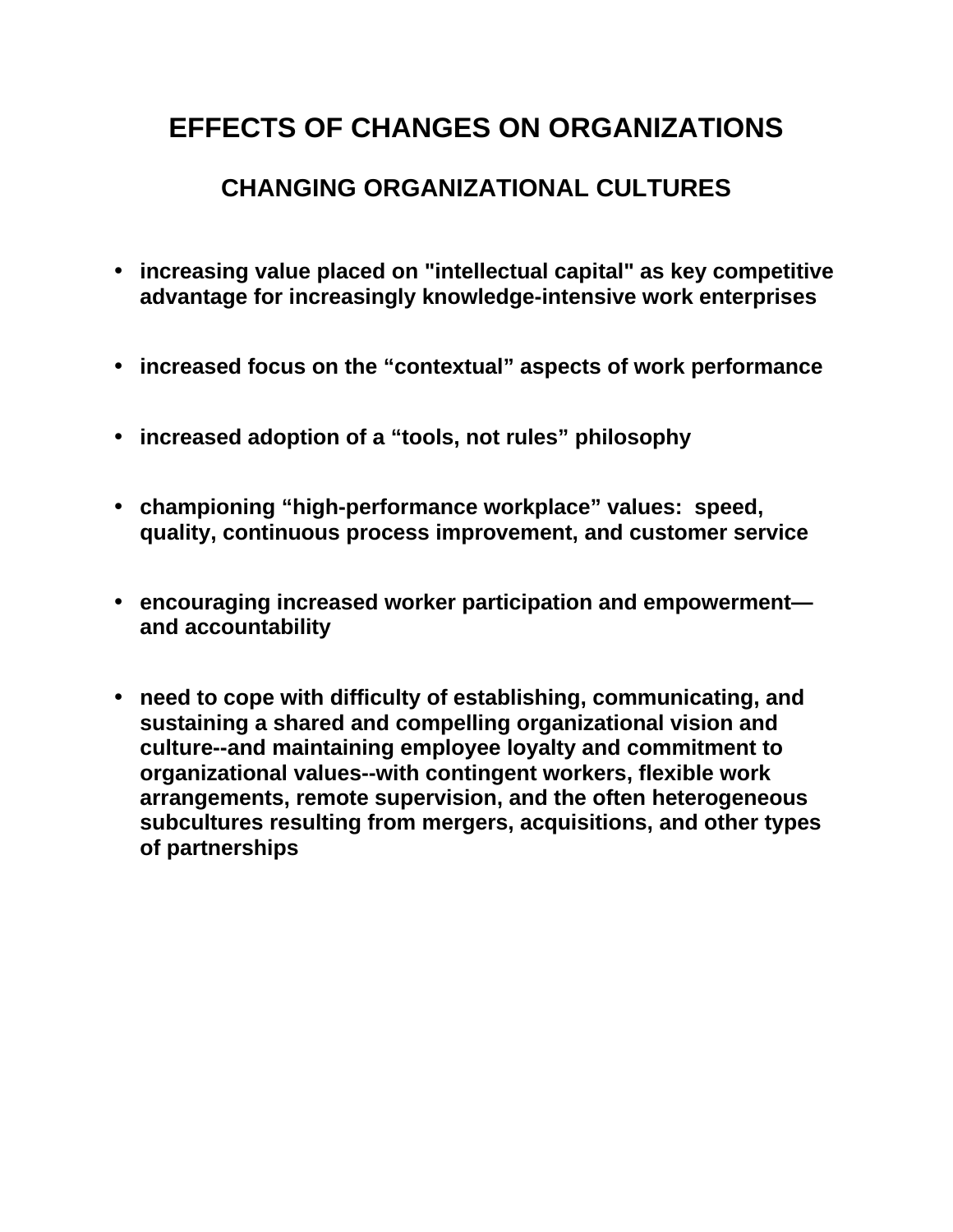### **CHANGING NATURE OF WORK AND JOBS**

- **traditional concept of "job" rooted in industrial revolution**
- **concept of "job" becoming less useful, seen as undermining adaptive strategies needed to maintain competitiveness and flexibility**
- **work being redefined into broader sets of more self-managed responsibilities and work requirements, highly interdependent tasks/activities, and constantly changing roles**
- **fixed-person/fixed-task/fixed-location/fixed-schedule model of work becoming an anachronism in the increasingly fluid and boundaryless 24-hour global business day**
- **"death" of the job may be exaggerated, but jobs are becoming more complex and difficult:**
	- **cognitively**
	- **socially**
	- **perceptually**
	- **emotionally**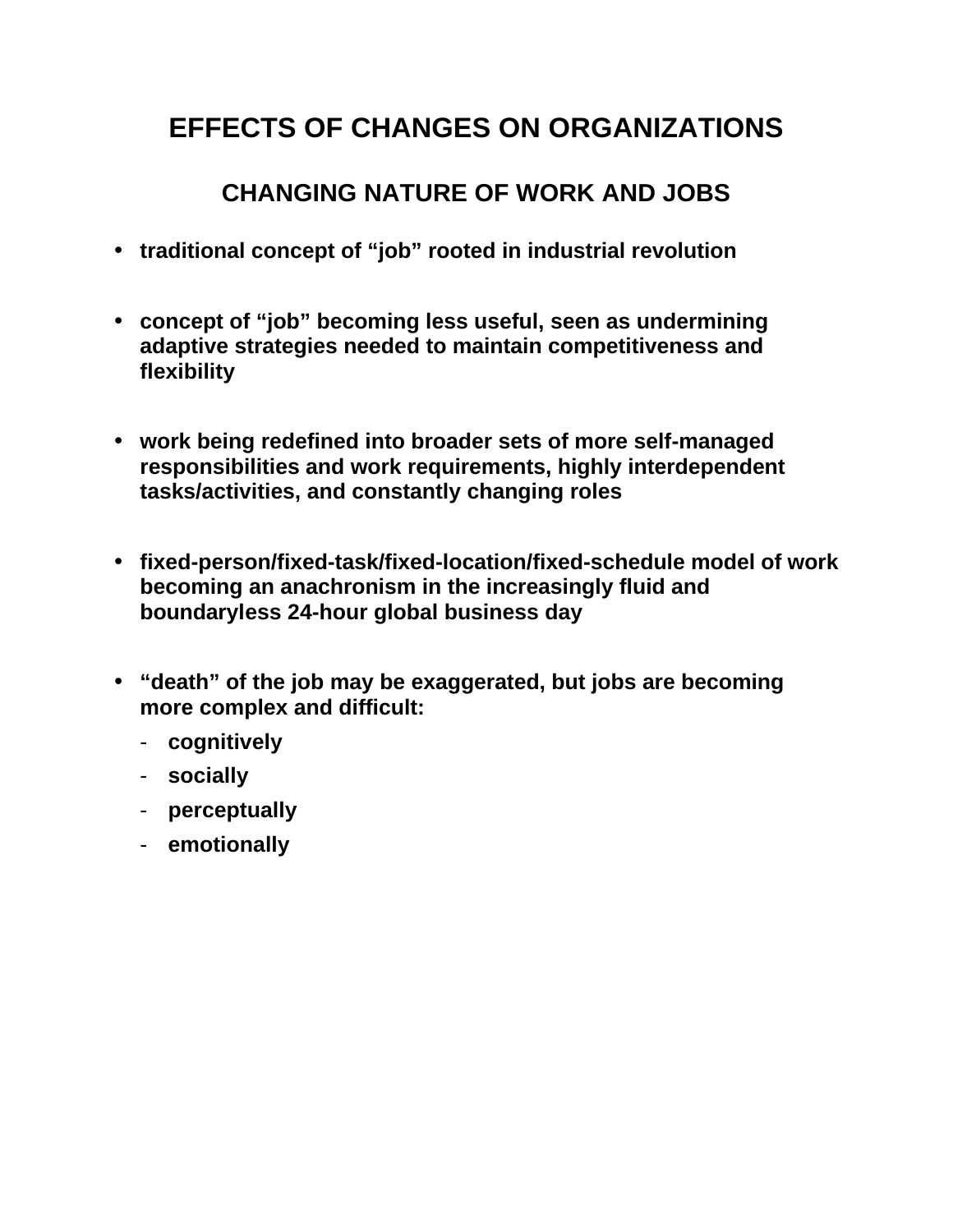## **"NEW" SKILLS FOR "HIGH-PERFORMANCE" ORGANIZATIONS: MYTH OR REALITY?**

- **perceived need for organizations to evolve into HPOs to maintain US competitiveness**
- **no precise definition of HPO, but generally described as organizations where:**
	- **work tends to be problem-oriented, flexible, and organized in teams of multi-skilled workers**
	- **there is a strong customer focus/customer service ethic**
	- **production is customized and production control is decentralized**
	- **labor is viewed not a cost but an investment**
	- **quality is designed into the product development process via process re-engineering and quality management principles**
- **effects of HPO "movement": proliferation of surveys/studies deriving HPO "skill lists," which tend to reinforce the importance of cross-functional skills but reveal little that is "new"**
- **conclusion: perceived need for "new skills" is part myth, part reality**
	- **must look beyond skill/competency labels to their meaning and measurable components (e.g., teamwork, "practical intelligence")**
	- **relative importance of some skills for some jobs in undoubtedly increasing**
	- **there are few (if any) "new" skills (despite what ad hoc skill/competency labels might suggest), but rather new configurations, weightings, or rank orderings of mostly wellestablished KSAOs**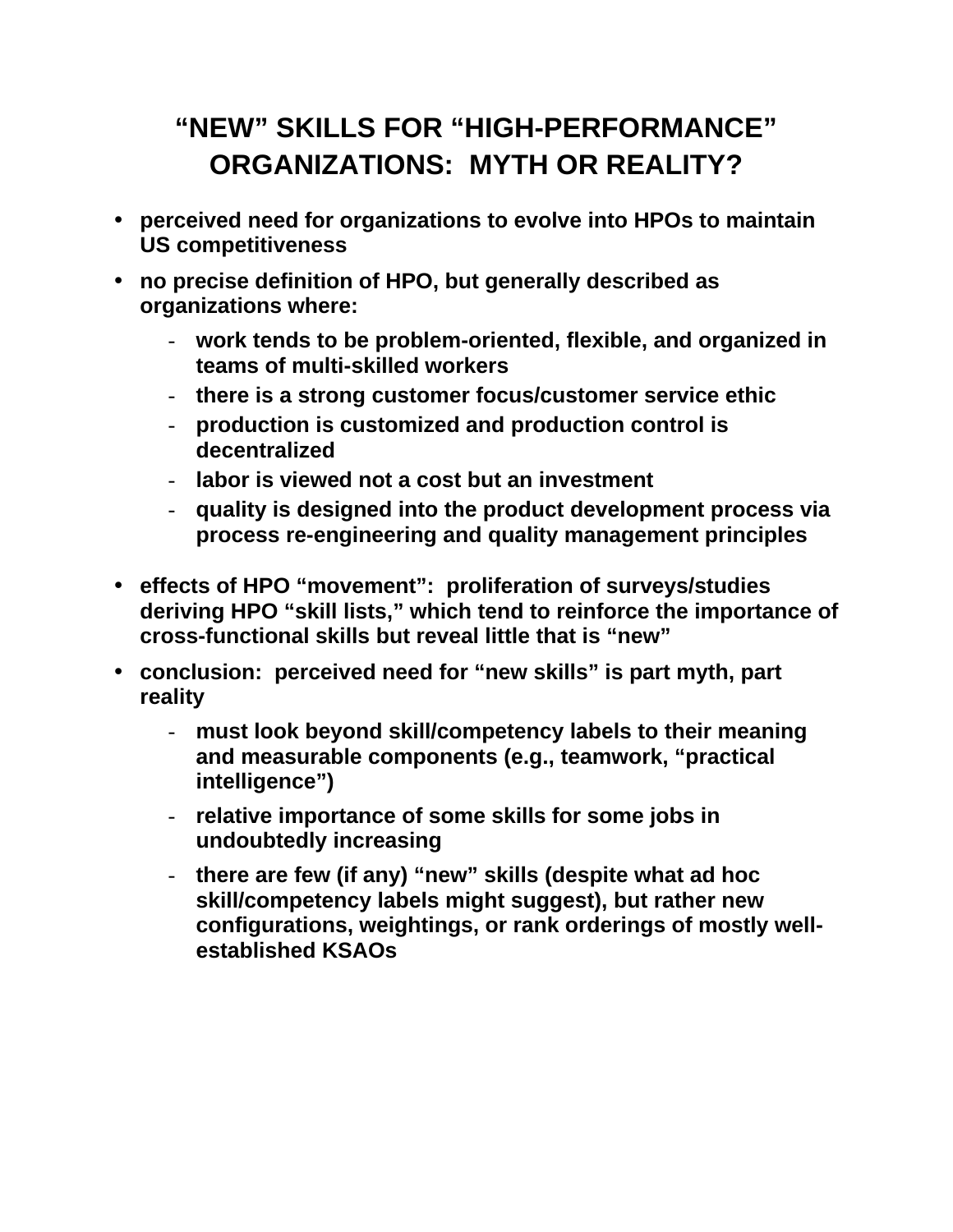### **WHICH SKILLS GAP?**

**There are at least six categories of what are called "skills":**

|                                                                                                                              |       | <b>TRAINABILITY</b>         |  |
|------------------------------------------------------------------------------------------------------------------------------|-------|-----------------------------|--|
|                                                                                                                              |       | <b>Difficulty Time/Cost</b> |  |
| • Personal Qualities (conscientiousness,<br>reliability, adaptability, motivation,<br>honesty, integrity, values, interests) | Н     | Н                           |  |
| • Aptitudes and Abilities (cognitive,<br>perceptual, physical)                                                               | н     | Н                           |  |
| • Workplace Basic Skills (reading,<br>writing, math)                                                                         | M     | Н                           |  |
| • Cross-Functional Skills (teamwork,<br>communication organizing/planning,<br>information analysis)                          | $H-M$ | M                           |  |
| • Specialized/Technical/Functional Skills                                                                                    | $M-L$ | $M-L$                       |  |
| • Specialized/Technical/Functional<br><b>Knowledge</b>                                                                       | $M-L$ | $M-L$                       |  |

**Conclusions:** 

- **"SKILLS" DOES NOT MEAN JUST ONE THING: Different types of skills are trainable to varying degrees and with varying investments of time and cost**
- **Need to correctly define, identify, and understand the types of skills needed in order to develop appropriate skill acquisition, development, and maintenance strategies**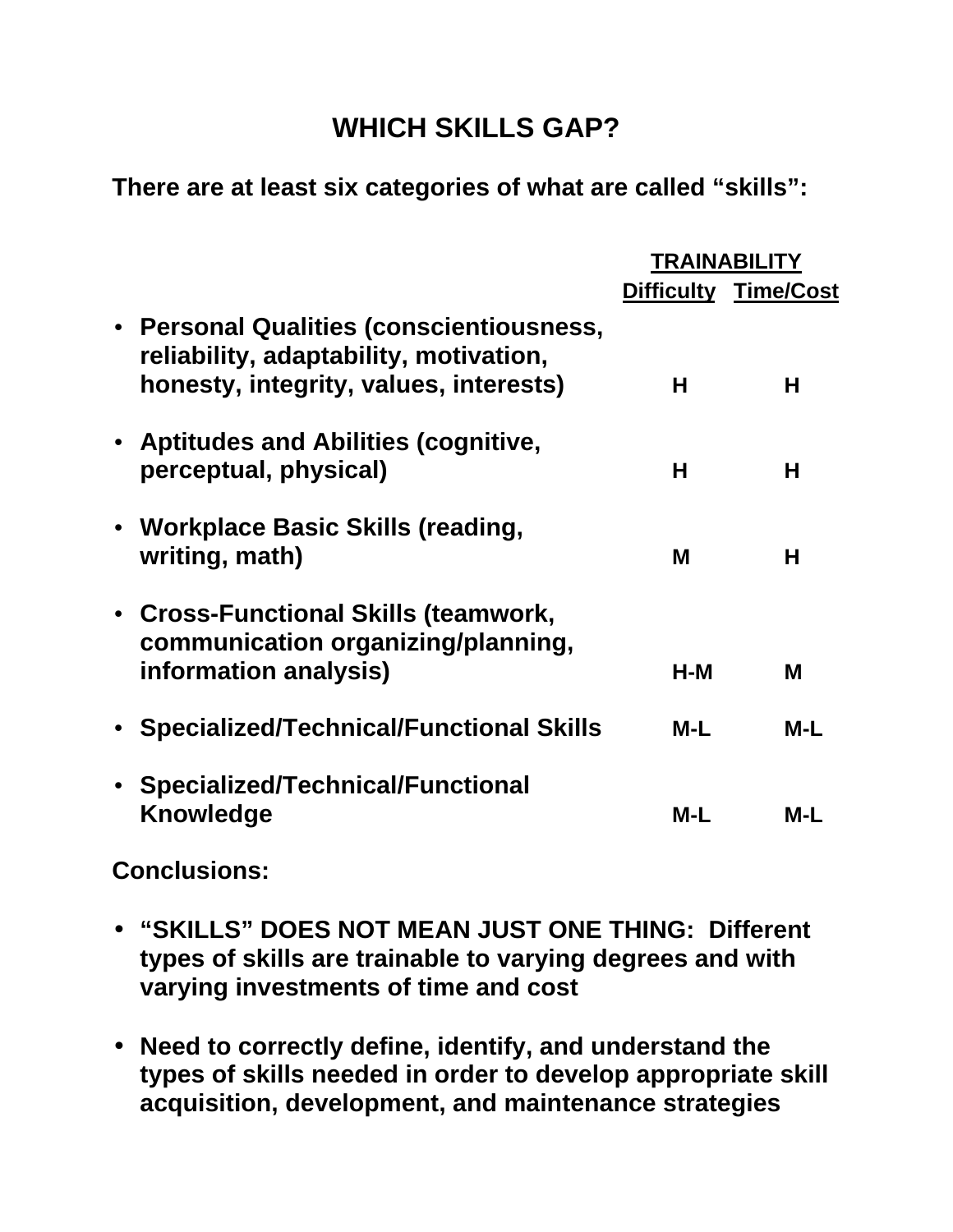## **THE SKILLS EMPLOYERS WANT**

| <b>Synthesis of Results of Many Different Surveys/Studies:</b><br>Skills Most Valued by Employers for Present and Future |                                                                     |  |  |  |  |  |
|--------------------------------------------------------------------------------------------------------------------------|---------------------------------------------------------------------|--|--|--|--|--|
| <b>Skill</b>                                                                                                             | <b>Skill Category</b>                                               |  |  |  |  |  |
| 1. Reading and Writing                                                                                                   | <b>Workplace Basic Skills</b>                                       |  |  |  |  |  |
| 2. Applied Mathematics                                                                                                   | <b>Workplace Basic Skills</b>                                       |  |  |  |  |  |
| 3. Interpersonal/Teamwork Skills                                                                                         | <b>Cross-Functional Skills</b>                                      |  |  |  |  |  |
| 4. Oral Communication                                                                                                    | <b>Cross-Functional Skills</b>                                      |  |  |  |  |  |
| 5. Information Gathering/Analysis                                                                                        | <b>Cross-Functional Skills</b>                                      |  |  |  |  |  |
| 6. Problem Solving                                                                                                       | <b>Cross-Functional Skills</b>                                      |  |  |  |  |  |
| 7. Critical/Creative Thinking                                                                                            | <b>Cross-Functional Skills</b>                                      |  |  |  |  |  |
| 8. Organizing, Planning, and Decision Making                                                                             | <b>Cross-Functional Skills</b>                                      |  |  |  |  |  |
| 9. Occupation-Specific Skills and Knowledge                                                                              | Specialized Technical/<br><b>Functional Skills and</b><br>Knowledge |  |  |  |  |  |
| 10. Personality Traits, Values, Interests<br>(motivation, integrity, dependability, self-<br>management)                 | <b>Personal Qualities</b>                                           |  |  |  |  |  |

### **Conclusions:**

- **The most important present and future skills span multiple "skill categories"**
- **Different skill acquisition, development, and retention strategies will be needed, depending on the nature of skill gaps in specific circumstances**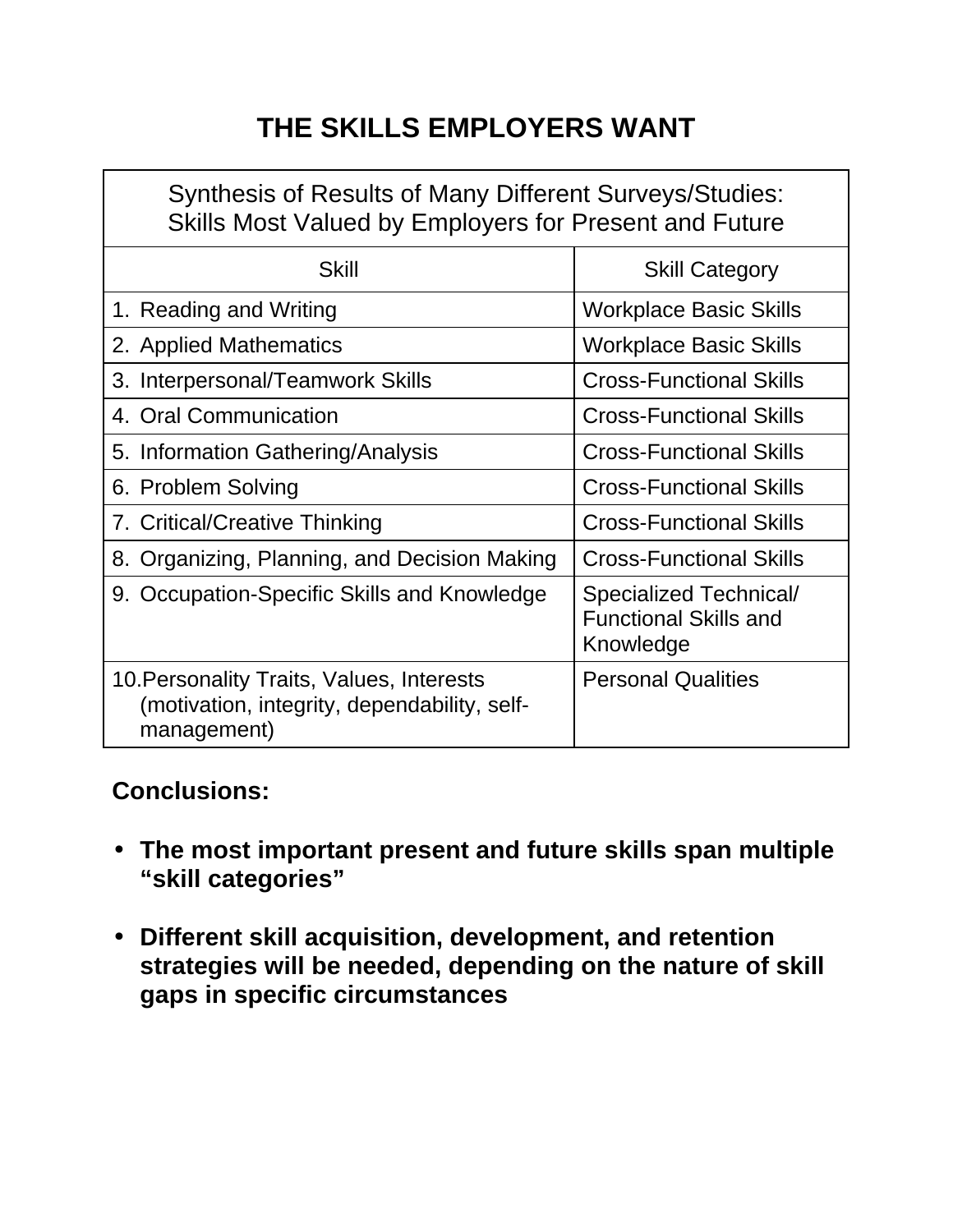| Worker Attributes Needed for a Changing Workplace (from Pearlman & Barney, 2000**)                                                                                     |                                                                                                                                                                                                                                                                                                                                                                                       |                                                                                                                                                                                                                                                                 |  |  |  |  |
|------------------------------------------------------------------------------------------------------------------------------------------------------------------------|---------------------------------------------------------------------------------------------------------------------------------------------------------------------------------------------------------------------------------------------------------------------------------------------------------------------------------------------------------------------------------------|-----------------------------------------------------------------------------------------------------------------------------------------------------------------------------------------------------------------------------------------------------------------|--|--|--|--|
| <b>Attributes Related To:</b>                                                                                                                                          | <b>Examples</b>                                                                                                                                                                                                                                                                                                                                                                       | <b>Rationale</b>                                                                                                                                                                                                                                                |  |  |  |  |
| learning, knowledge and skill<br>acquisition                                                                                                                           | general cognitive ability<br>$\bullet$<br>motivation to learn<br>$\bullet$<br>openness to input<br>٠                                                                                                                                                                                                                                                                                  | employees' need for frequent<br>training/retraining for new work roles and for<br>assimilating and applying new knowledge and<br>information within their own specialties                                                                                       |  |  |  |  |
| problem-solving                                                                                                                                                        | higher-order and critical thinking skills<br>$\bullet$<br>abstract reasoning<br>٠<br>creativity/resourcefulness<br>٠<br>info. processing/evaluation/analysis skills<br>$\bullet$                                                                                                                                                                                                      | the increasing complexity of work and<br>increasing knowledge- and information-<br>intensiveness of many jobs                                                                                                                                                   |  |  |  |  |
| effective team performance and<br>effectiveness in working<br>collaboratively with people of<br>heterogeneous cultural, educational,<br>and experience backgrounds     | interpersonal and communication skills<br>$\bullet$<br>negotiating skills<br>$\bullet$<br>resource management skills<br>$\bullet$<br>conflict management skills<br>$\bullet$<br>empathy<br>$\bullet$<br>extroversion<br>$\bullet$<br>social sensitivity<br>$\bullet$<br>adaptability<br>٠<br>multiple language skills<br>٠<br>knowledge of specific countries & cultures<br>$\bullet$ | the increasingly networked, decentralized, and<br>often global structure of organizations, the<br>growing interdependence of work activities,<br>and various demographic trends that are<br>increasing workforce heterogeneity and<br>diversity                 |  |  |  |  |
| effective contextual performance                                                                                                                                       | such cross-functional skills as<br>$\bullet$<br>interpersonal, leadership, teamwork,<br>communication, and conflict management<br>skills<br>such personal qualities as service<br>$\bullet$<br>orientation, adaptability, social<br>sensitivity, responsibility, empathy,<br>conscientiousness, honesty, and integrity                                                                | the role of contextual performance in<br>important organizational outcomes (e.g.,<br>employee retention and customer loyalty) and<br>the increasing importance of customer-<br>service-related work as the service sector of<br>the economy continues to expand |  |  |  |  |
| the ability to handle uncertainty,<br>ambiguity, and stress                                                                                                            | emotional stability<br>$\bullet$<br>resilience<br>$\bullet$<br>adaptability<br>$\bullet$<br>time and resource management skills<br>$\bullet$<br>stamina/energy<br>$\bullet$                                                                                                                                                                                                           | the impact of change and churn in<br>organizational structures, cultures, and work<br>itself due to broader technological, economic,<br>and demographic changes                                                                                                 |  |  |  |  |
| the ability and willingness to work<br>outside of traditional temporal,<br>geographic, and organizational<br>boundaries                                                | adaptability<br>$\bullet$<br>time-, resource-, & self-management skills<br>$\bullet$<br>organizing and planning skills<br>$\bullet$<br>communication skills<br>$\bullet$<br>conscientiousness<br>$\bullet$                                                                                                                                                                            | the shrinking of traditional boundaries due to<br>technology and changing organizational<br>structures                                                                                                                                                          |  |  |  |  |
| employee retention                                                                                                                                                     | work- or organization-culture-related<br>$\bullet$<br>interests, values, work preferences, and<br>personal qualities (i.e., to measure<br>applicants' differential suitability for<br>different types of organizational cultures)                                                                                                                                                     | skill/knowledge shortages in labor market and<br>consequent need for organizations to retain<br>their intellectual capital                                                                                                                                      |  |  |  |  |
| the ability to act quickly & capital-<br>ize on opportunities for business<br>growth or process improvements                                                           | decisiveness<br>$\bullet$<br>risk-taking<br>$\bullet$<br>initiative/proactivity<br>$\bullet$                                                                                                                                                                                                                                                                                          | the speed and pace of marketplace changes<br>and increased global competition                                                                                                                                                                                   |  |  |  |  |
| the prediction of counterproductive<br>behavior (e.g., tardiness,<br>absenteeism, vandalism,<br>drug/alcohol abuse, theft, white-<br>collar crime, workplace violence) | conscientiousness<br>$\bullet$<br>honesty<br>$\bullet$<br>integrity<br>$\bullet$<br>self-management skills<br>$\bullet$                                                                                                                                                                                                                                                               | undermines effective contextual performance<br>and its associated organizational outcomes<br>(value-added benefits such as customer<br>loyalty and satisfaction)                                                                                                |  |  |  |  |

\*\* "Selection for a changing workplace." In J. F. Kehoe (Ed.), *Managing selection in changing organizations* (pp. 3-72), Jossey-Bass.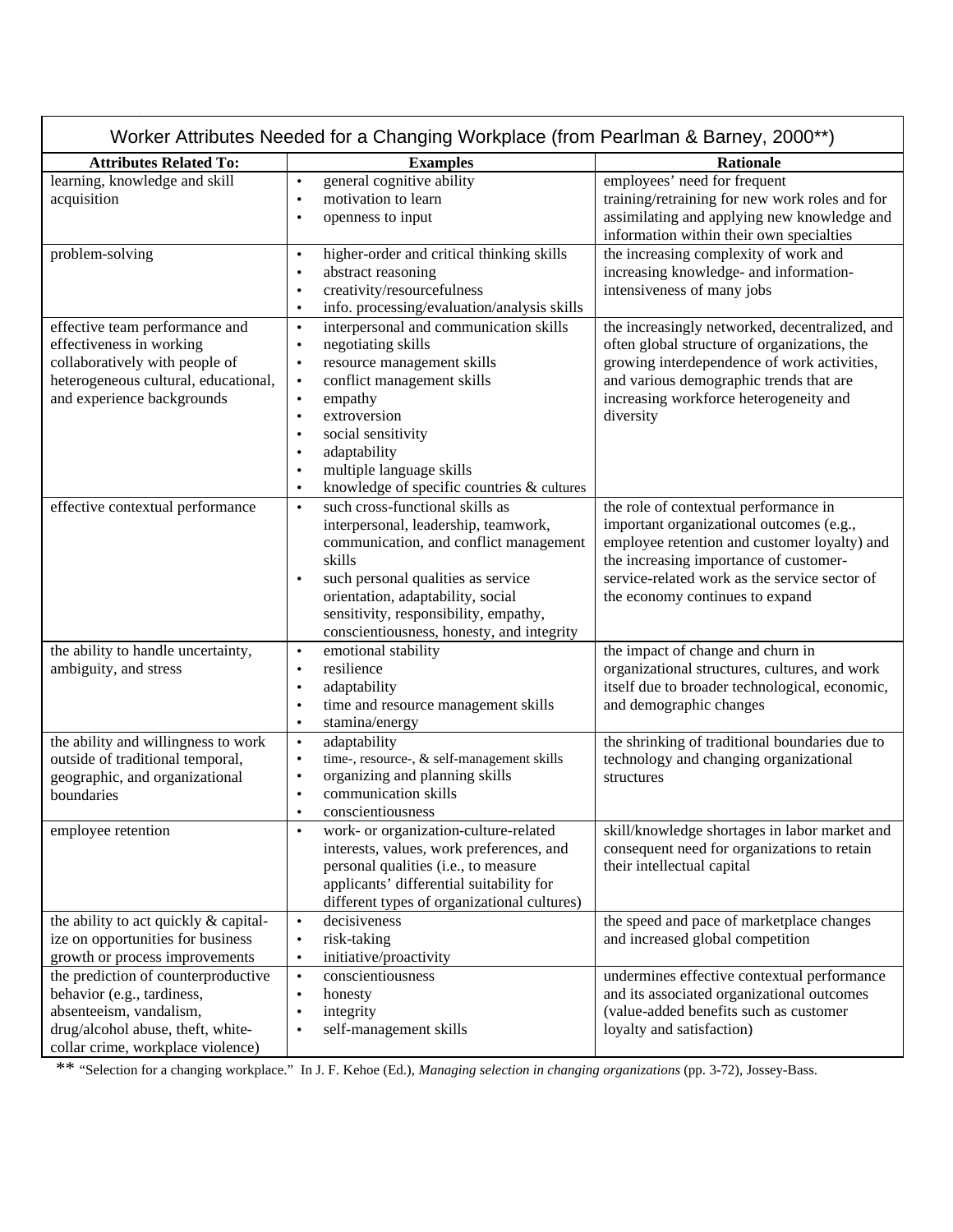## **KEY IMPLICATIONS OF WORKPLACE CHANGES FOR PERSONNEL SELECTION**

- **Need for multi-skilled people; selection for trainability (ability and willingness to learn)**
- **Need for specialists**
- **Need for experienced workers**
- **Selecting for interpersonal, team, and communication skills**
- **Selecting for personality / values**
- **Selecting non-native English speakers**
- **Selecting for retention of skilled workers**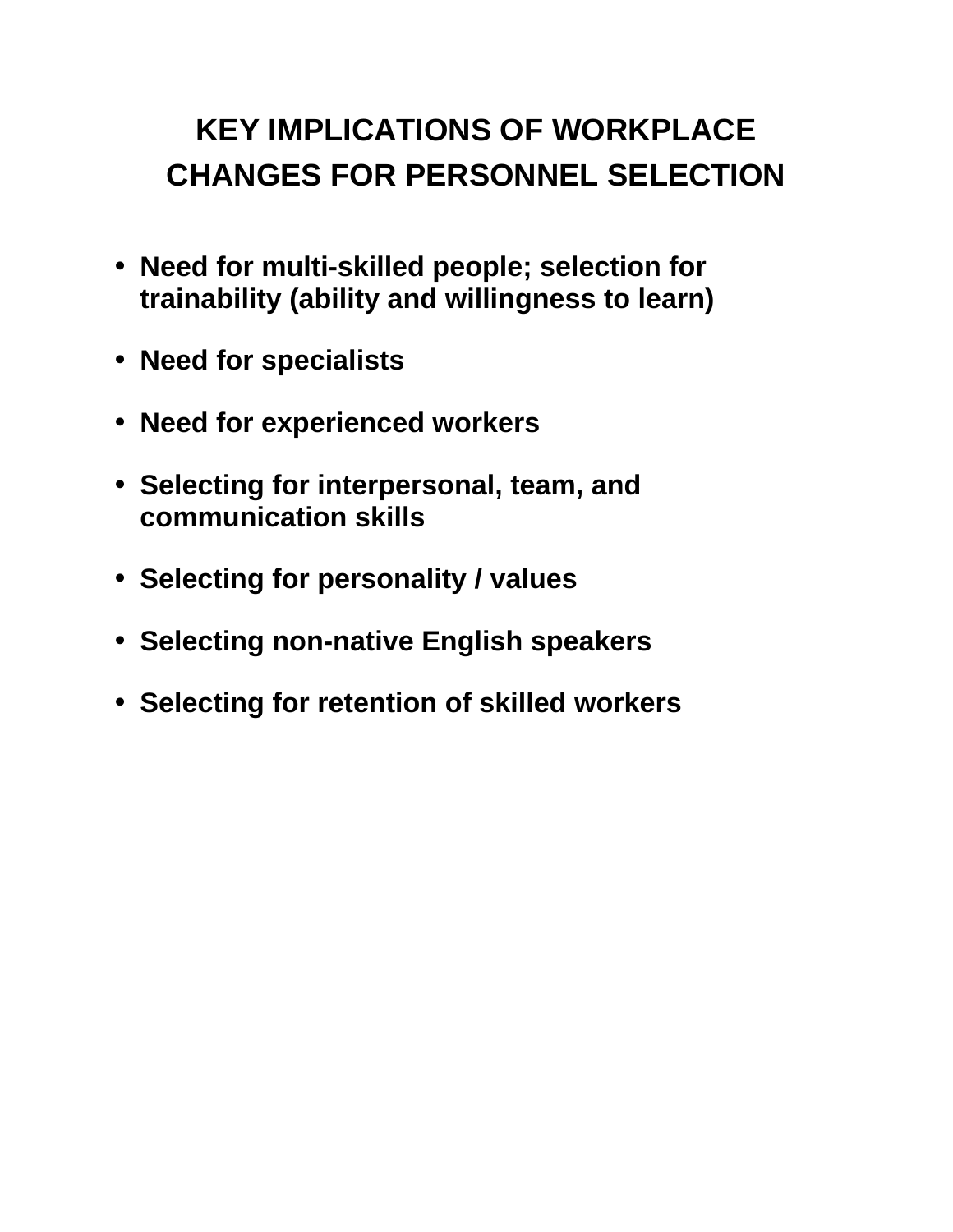## **SIOP TASK FORCE: OVERVIEW**

- **ORIGIN**
	- **SIOP President request to Scientific Affairs and Professional Practice Committees to investigate current practice in competency modeling and report back to membership**
- **MEMBERSHIP**
	- **Mix of SIOP practitioners and academics**
- **WORK ACTIVITIES**
	- **Literature review**
	- **Structured interview with 37 SMEs representing six distinguishable perspectives:**
		- ♦ **non-I/O HR professionals**
		- ♦ **competency modeling "thought leaders"**
		- ♦ **traditional I/O job analysis perspective**
		- ♦ **I/O practitioners with both perspectives: traditional and competency-based**
		- ♦ **former SIOP presidents**
		- ♦ **international practitioners**
	- **"Level of Rigor" scale development**
- **WORK PRODUCTS**
	- **Primary report published in** *SPF* **(Shippmann et al., 2000; The practice of competency modeling.** *Personnel Psychology***,** *53***, 703-740.)**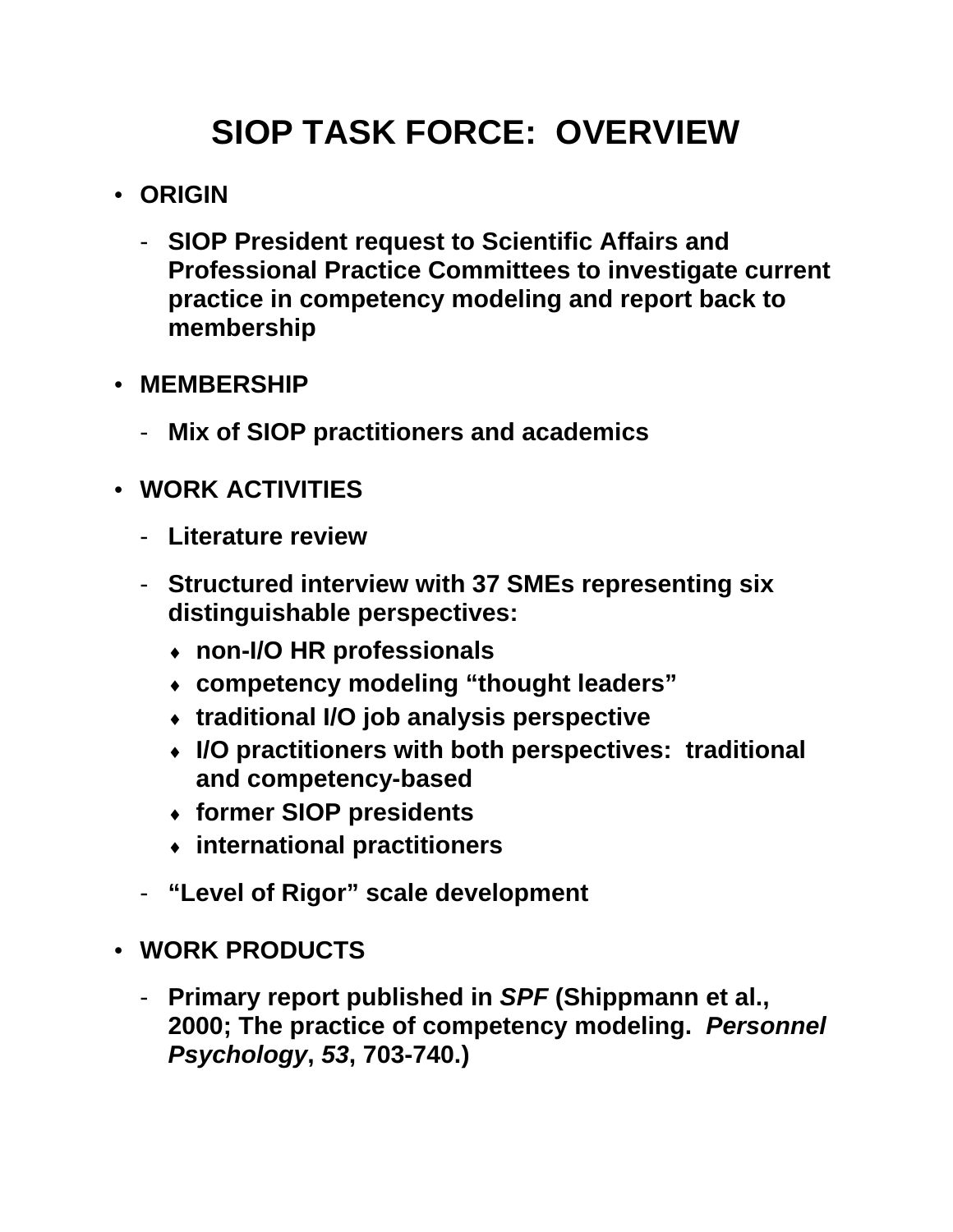## **SIOP TASK FORCE: SME INTERVIEW COMMENTS ON THE DEFINITION OF COMPETENCIES**

**COMPETENCIES ARE THE SAME OR SIMILAR TO KSAOs (27%)**

**COMPETENCIES ARE BROADER THAN, OR INCLUDE, KSAOs (19%)**

**COMPETENCIES INVOLVE COMBINATIONS OF KSAOs OR ARE MULTI-DIMENSIONAL (22%)**

**COMPETENCIES ARE THE NEXT GENERATION OF KSAOs (6%)**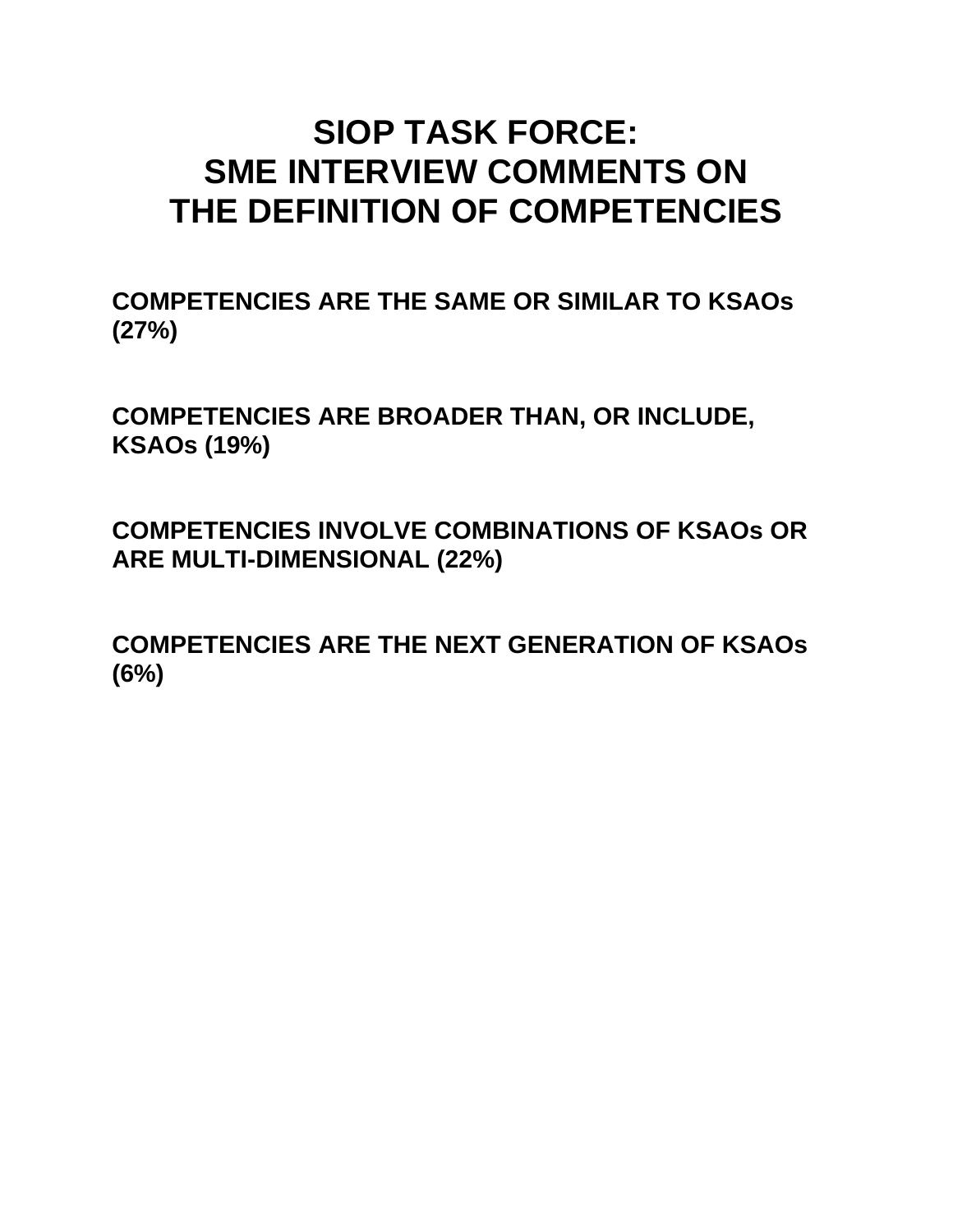## **SIOP TASK FORCE: SME INTERVIEW COMMENTS ON THE ATTRACTION OF COMPETENCIES**

- **HAVE FACE VALIDITY**
- **ARE FUTURE ORIENTED**
- **ARE TIED TO BUSINESS RESULTS**
- **ARE "JUST-IN-TIME" SOLUTIONS, EASIER THAN JOB ANALYSIS**
- **AID IN THE INTEGRATION OF HR SYSTEMS AND LINKAGE TO STRATEGIC PLANNING**
- **RELATIVELY QUICK, USER-FRIENDLY, FLEXIBLE, AND HAS UTILITY FOR MANY HR FUNCTIONS**
- **PROVIDE A COMMON LANGUAGE BETWEEN LINE AND HR, AND ACROSS THE ORGANIZATION FOR SETTING PERFORMANCE/BEHAVIOR EXPECTATIONS**
- **CREATE A CLIMATE FOR DEVELOPMENT**
- **HAVE LESS ADVERSE IMPACT**
- **REFLECT A DECREASED EMPHASIS ON THE JOB AS UNIT OF ANALYSIS**
- **CAN OPERATIONALIZE FUZZY CONCEPTS**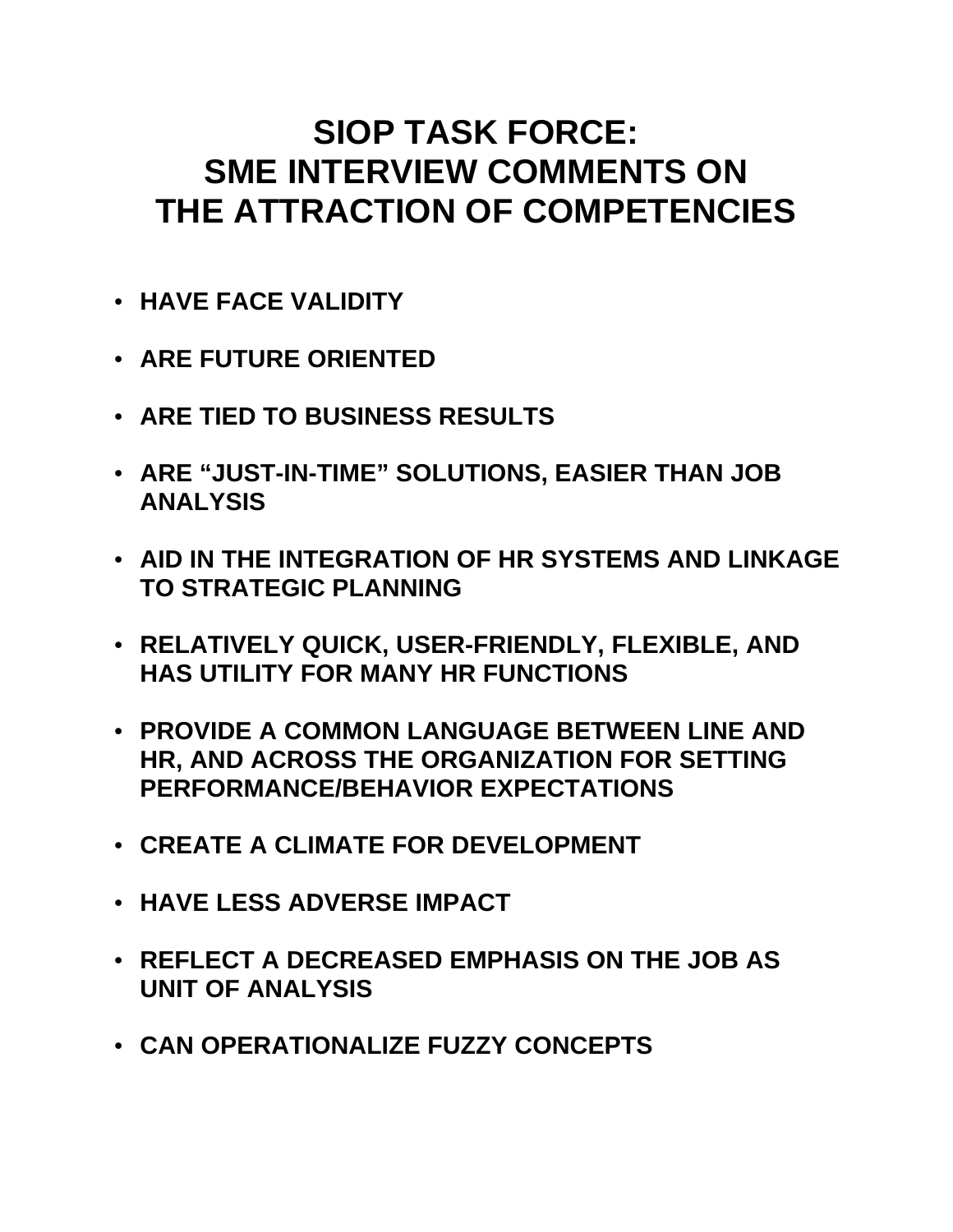## **SIOP TASK FORCE: SME INTERVIEW COMMENTS**

#### **SHARPLY DIVERGING VIEWPOINTS:**

• **competencies as underlying traits, not readily trainable**

**(a) "Competencies are underlying characteristics of an individual." (b) "Competencies are what people possess; they are not learnable; they are based on attitudes and personal traits.")**

• **competencies as observable behaviors, readily trainable**

**(a) "Competencies focus on observable behaviors demonstrating the KSAs." (b) "Competencies are things people believe can be measured, developed, and changed."**

#### **ALSO:**

• **tendency to equate "job analysis" with task analysis (or other work-oriented job analysis methods) and competency modeling with person analysis (or other worker-oriented approaches)**

**(a) "Job analysis is task analysis and work focused. Competency modeling is worker focused, looking at top performance." (b) "Job analysis is interested in the job, the 'what.' Competency modeling is interested in results, the 'how.'" (c) "Job analysis is job-specific and competency models are organization-wide."**

• **actual application and implementation of both job analysis and competency modeling are highly variable within and across organizations**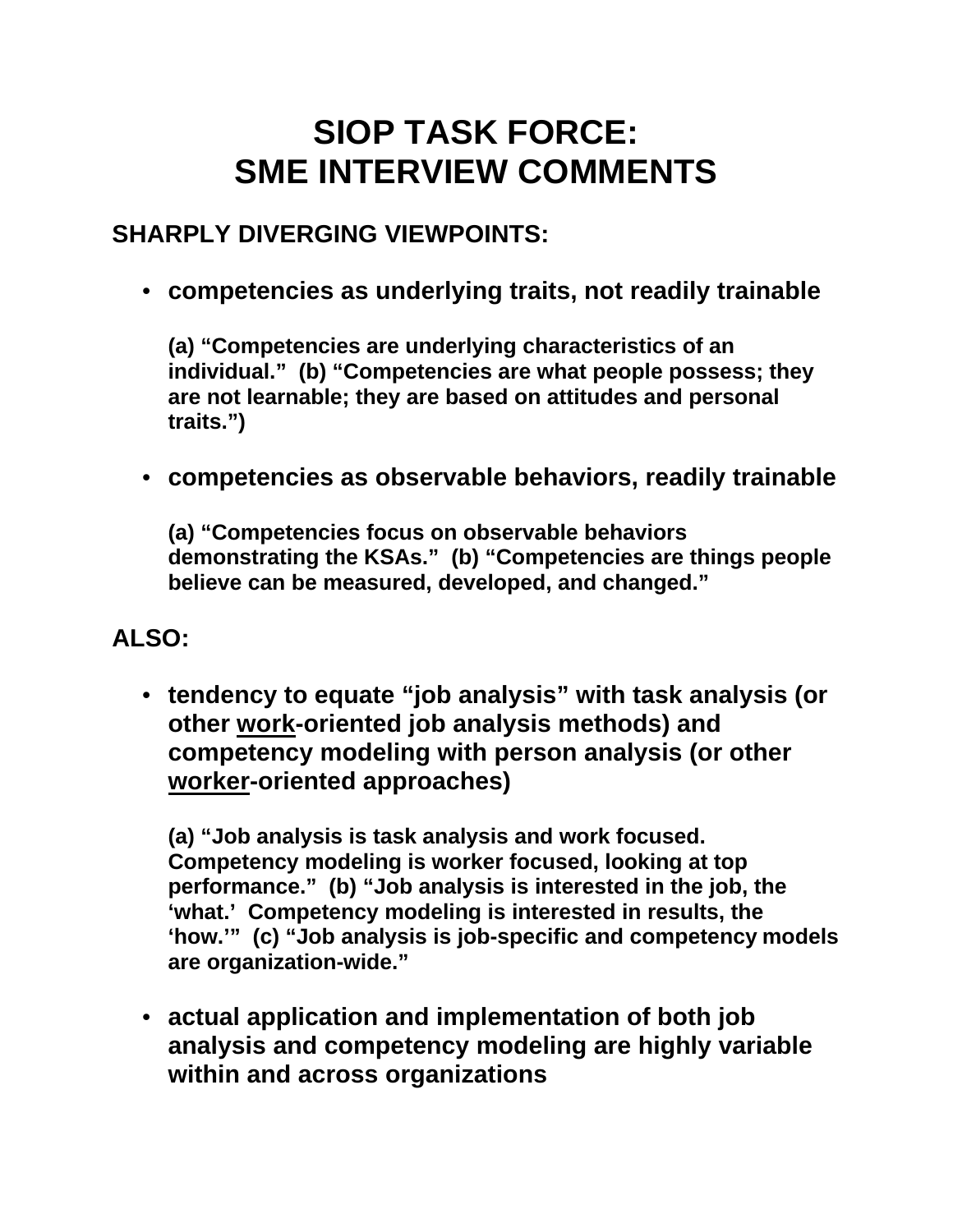## **SIOP TASK FORCE: MY CONCLUSIONS**

**MUST LOOK PAST LABELS AND EVALUATE:**

- **What actually was done?**
- **Who did it?**
- **How well was it done (e.g., are the competencies definable, measurable, and useful/appropriate for their intended application)?**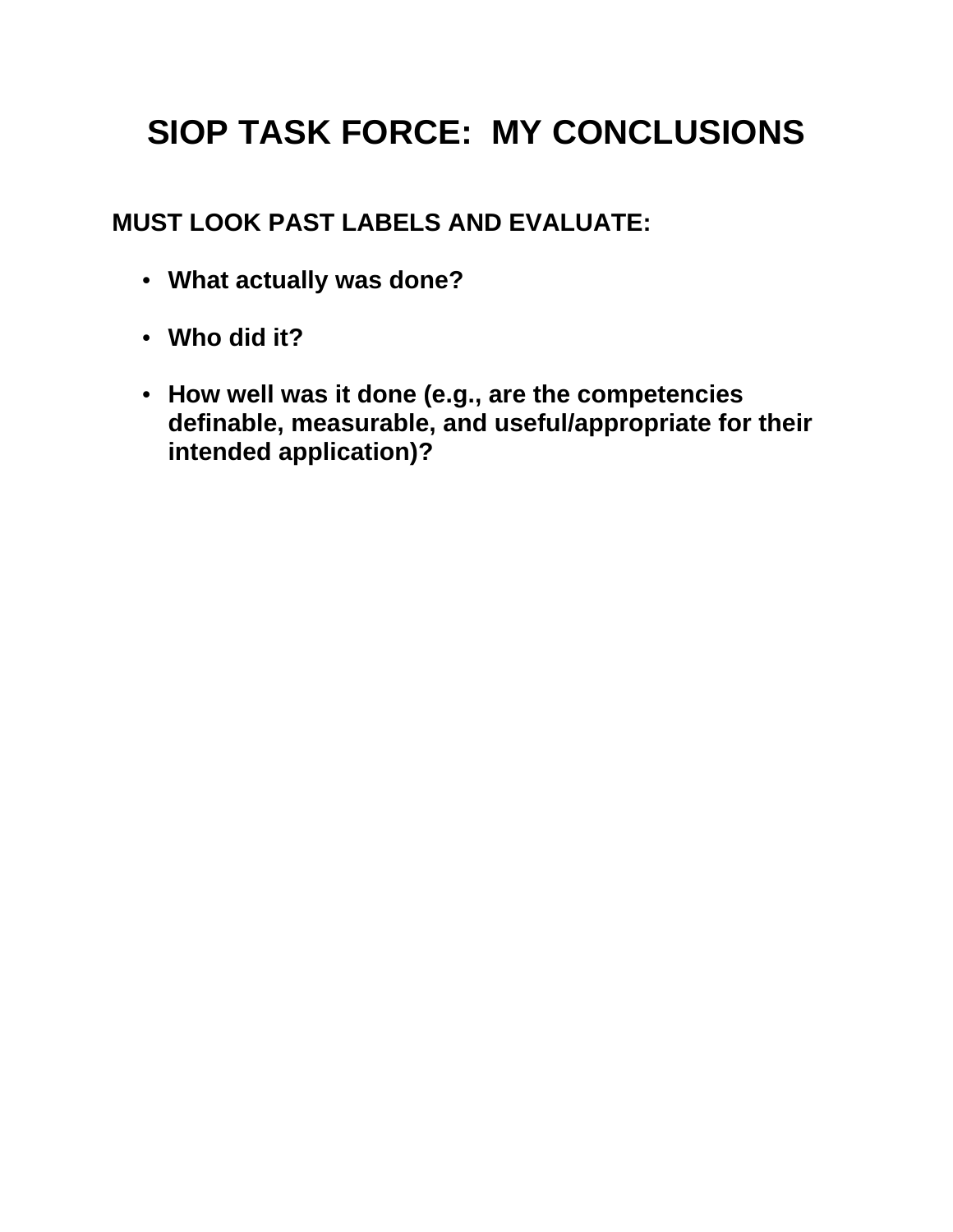## **SIOP TASK FORCE: MY CONCLUSIONS**

**THERE ARE TWO TYPES OF COMPETENCY MODELING:**

- **GOOD COMPETENCY MODELING**
- **BAD COMPETENCY MODELING**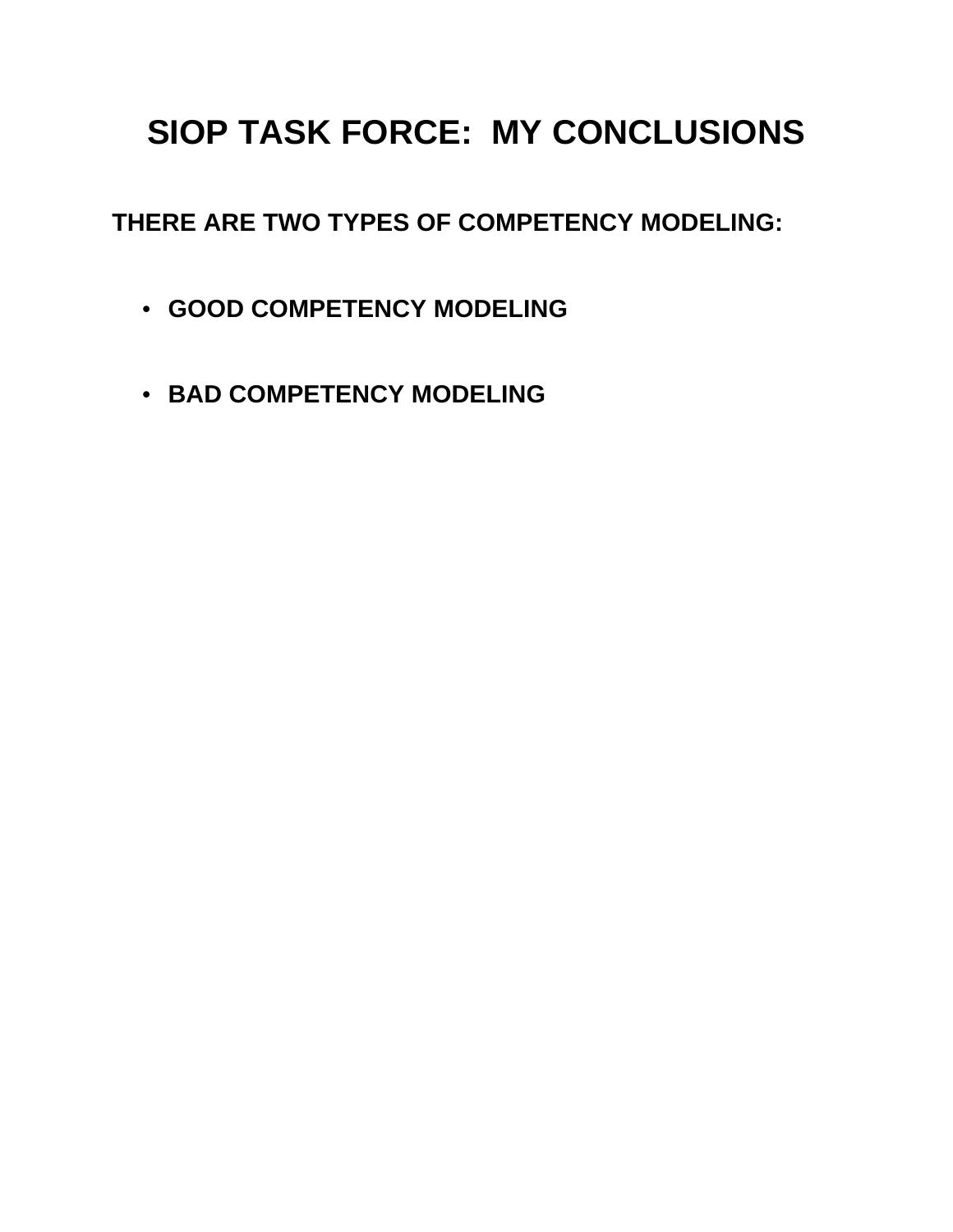## **GOOD COMPETENCY MODELING**

**MOSTLY "TROJAN HORSE" WORK:**

- **conventional, rigorous job analysis methods**
- **usually executed or directed by I/O types**
- **positioned with management as "competency modeling"**

**HAS ABILITY TO "RESONATE WITH" AND COMMUNICATE TO MANAGERS IN A WAY THAT IS MEANINGFUL TO THEM (e.g., BY MAKING LINKAGES TO BUSINESS STRATEGY APPARENT)**

**THUS BECOMES A MECHANISM FOR GAINING MANAGEMENT ACCEPTANCE AND SUPPORT OF RIGOROUS AND USEFUL JOB ANALYSIS**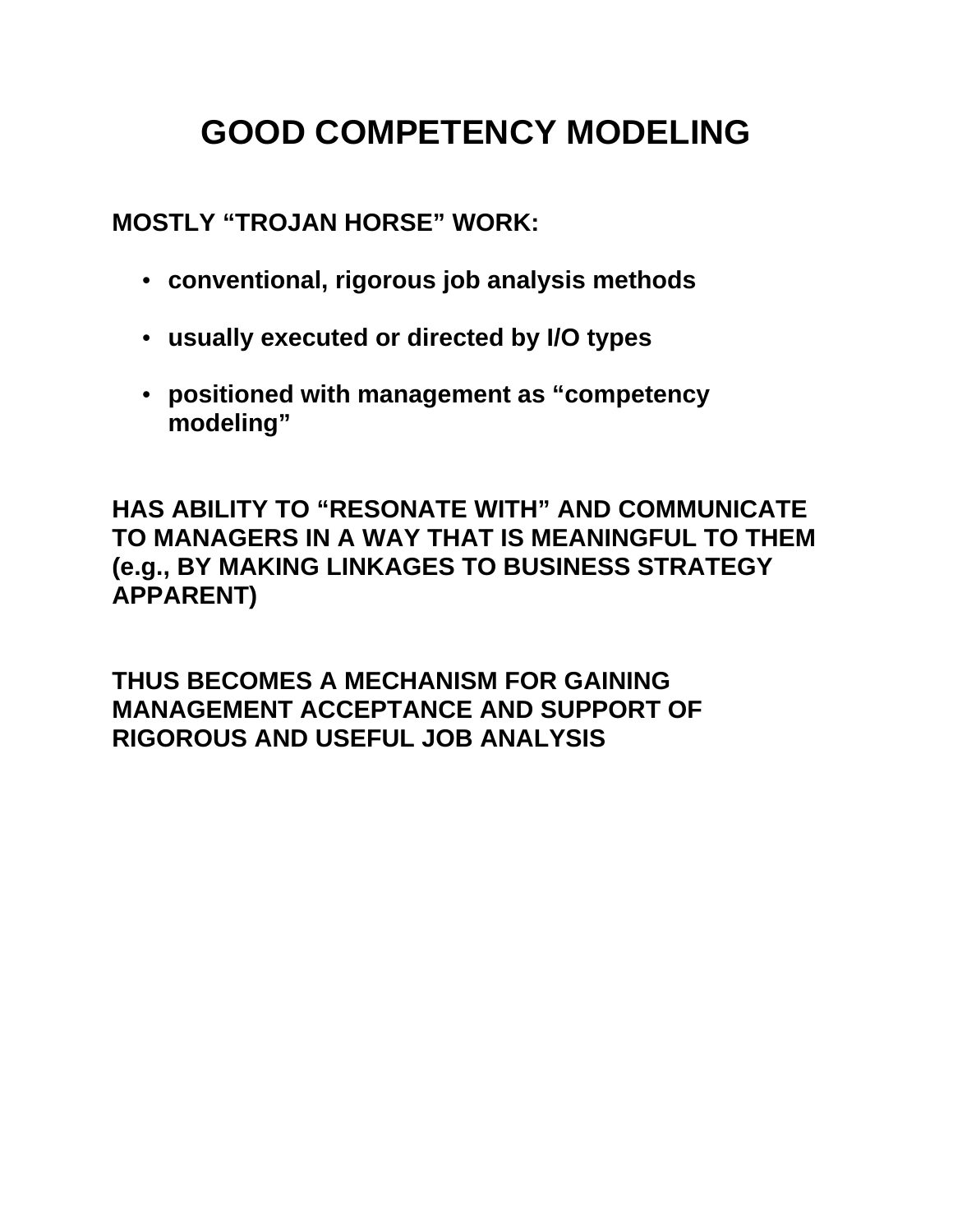## **BAD COMPETENCY MODELING**

- **CONCEPTUAL/DEFINITIONAL UNCLARITY**
- **LACK OF METHODOLOGICAL RIGOR**
- **MIS-APPLIED: USED IN WAYS UNSUITED TO STATED PURPOSE**
- **JEOPARDIZES LEGAL DEFENSIBILITY OF TOOLS/APPLICATIONS**
- **LACK OF EVALUATION (EITHER INTERNAL OR IN PEER-REVIEWED OR REFEREED OUTLETS)**
- **HAS RESULTED IN THE DEMOCRATIZATION AND "DE-PROFESSIONALIZATION" OF JOB ANALYSIS**
- **BETTER EXAMPLE OF SUCCESSFUL MARKETING THAN OF SUCCESSFUL SCIENCE**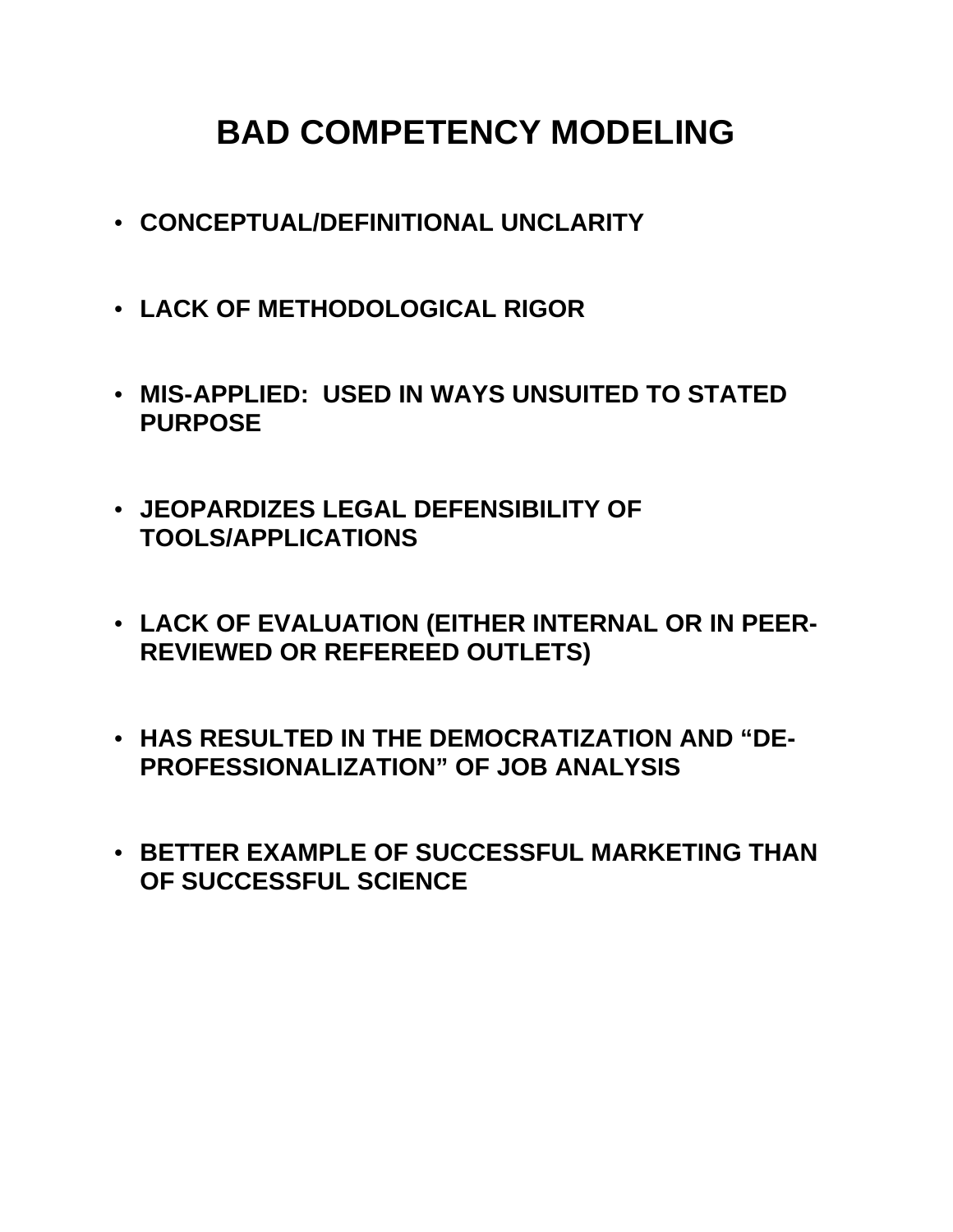## **COMPETENCIES IN AUTOMATED PERSON-JOB MATCHING SYSTEMS**

**TYPICALLY DEPLOYED AS PART OF BROADER HR INITIATIVES DESIGNED TO IMPROVED SPEED AND LOGISTICS OF STAFFING/SELECTION AND OTHER HR FUNCTIONS**

#### **SYSTEMS BASED ON COMPARING COMPETENCY DATA ABOUT PEOPLE WITH COMPETENCY-ANALYSIS-BASED WORK/JOB REQUIREMENTS DATA**

**SOME CAUTIONS:**

- **systems are intuitively appealing, BUT are only as good as the data they manage**
- **worst case: systems promote the ability to more quickly disseminate inaccurate information and make bad decisions, if based on suspect or deficient person data (e.g., based on self-ratings of complex competencies) or work/job profiles derived from nonrigorous work analysis**
- **extensive skilled human intervention/monitoring required (e.g., for updating as work content, structure, and process change); system vendors rarely understand or provide adequate guidance for this**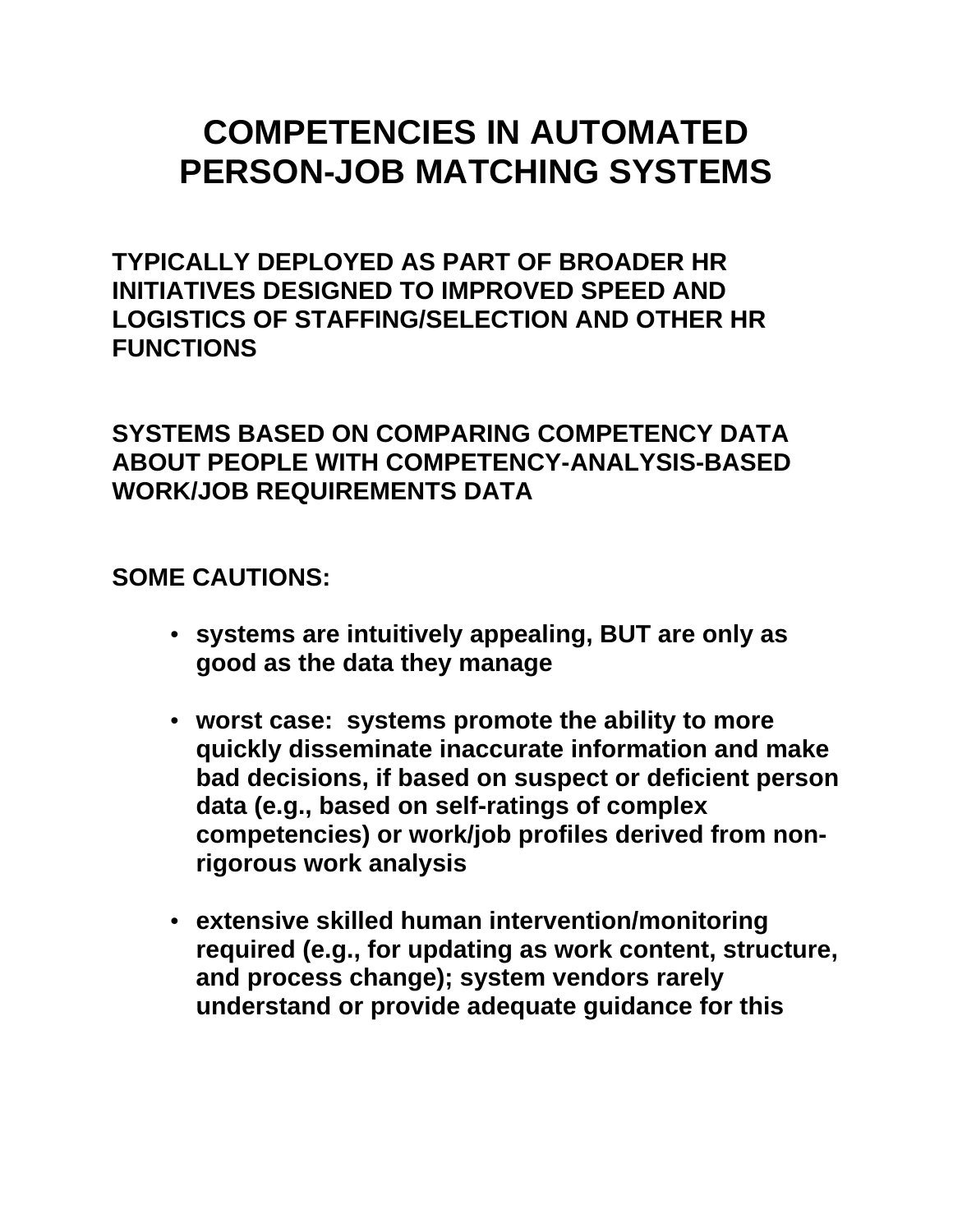## **SOME EXAMPLES OF COMPETENCIES**

**Results Driven: Achieves committed business results while focusing on quality, customer satisfaction, profitability, and people.** 

**Behavioral Indicators:**

- **keeps it simple--focuses on what has to be produced and when**
- **focuses on reducing time to market**
- **tenaciously drives for results, putting in extra time or effort when needed**
- **high energy person who will do what is necessary to reach goals**

**Product Champion: Demonstrates enjoyment of "the game" of product management (is motivated by "winning" at it)**

**Behavioral indicators:**

- **believes in the superiority of XYZ Inc. products and solutions**
- **balances enthusiasm and championing of product with maintaining objective judgment and interpreting data and feedback**
- **demonstrates resilient energy and the ability to recover from setbacks**
- **sees project setbacks as part of the job and growth opportunity**
- **takes personal responsibility for quality**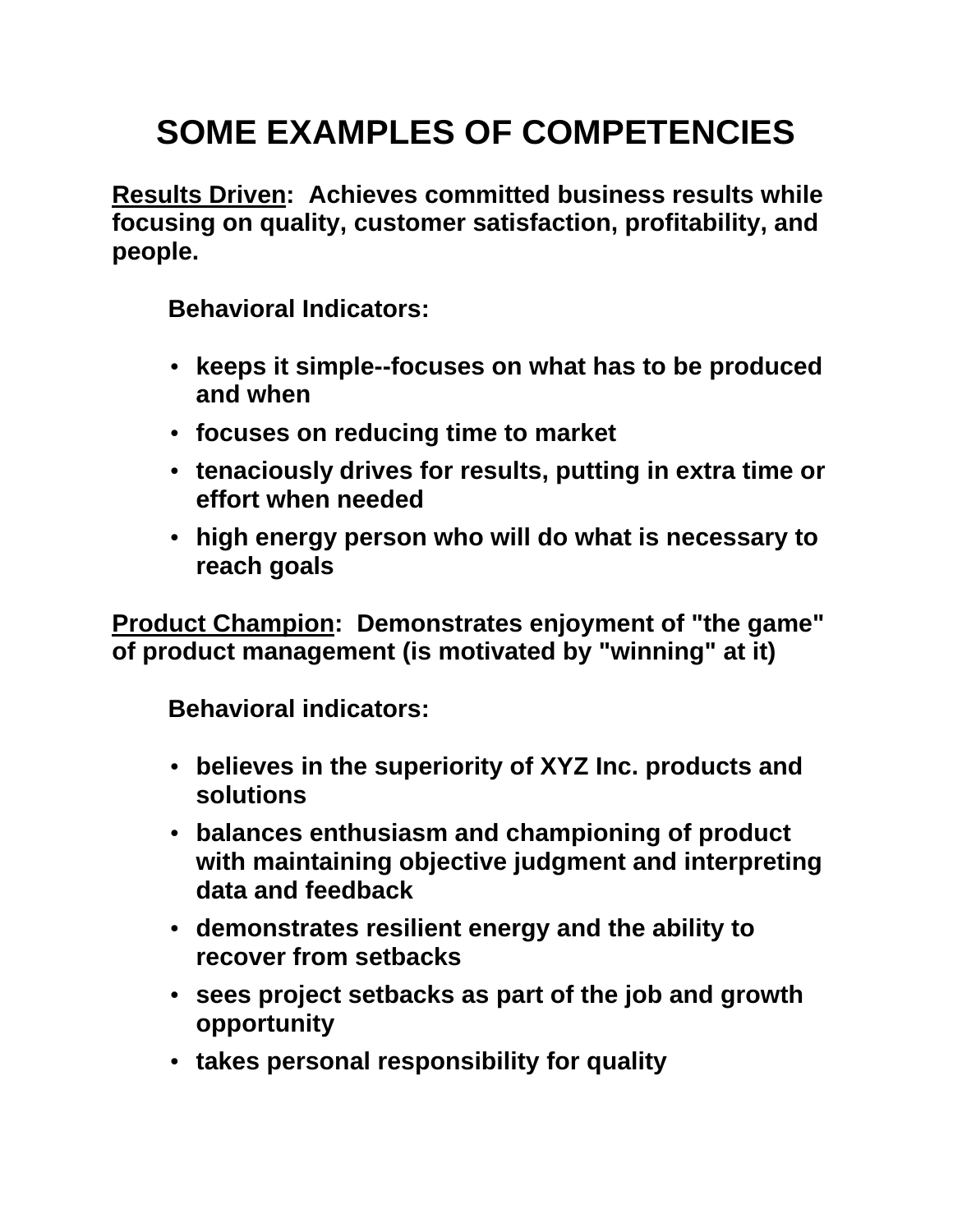## **MORE EXAMPLES OF COMPETENCIES**

**Energizing/Empowering: Energizing others to act due to personal enthusiasm, commitment, hopefulness, and confident belief in others.**

**Behavioral indicators:**

- **when leading a project or task, expects others to stretch and build their skills**
- **takes visible satisfaction and joy from helping others acquire knowledge, skill, and self-confidence in areas where he/she is an expert**
- **other people feel and act more energized and enthusiastic when they work with or for the individual**

**Systems Thinking: Taking a big-picture and long-range perspective on problems, decisions, situations, and events. Understanding interrelationships and multiple effects of actions.**

**Behavioral indicators:**

- **ask questions that shift people's perceptions so they can see issues from a new perspective**
- **takes into account the long-term consequences of actions and decisions**
- **makes connections between and sees implications of events for each other**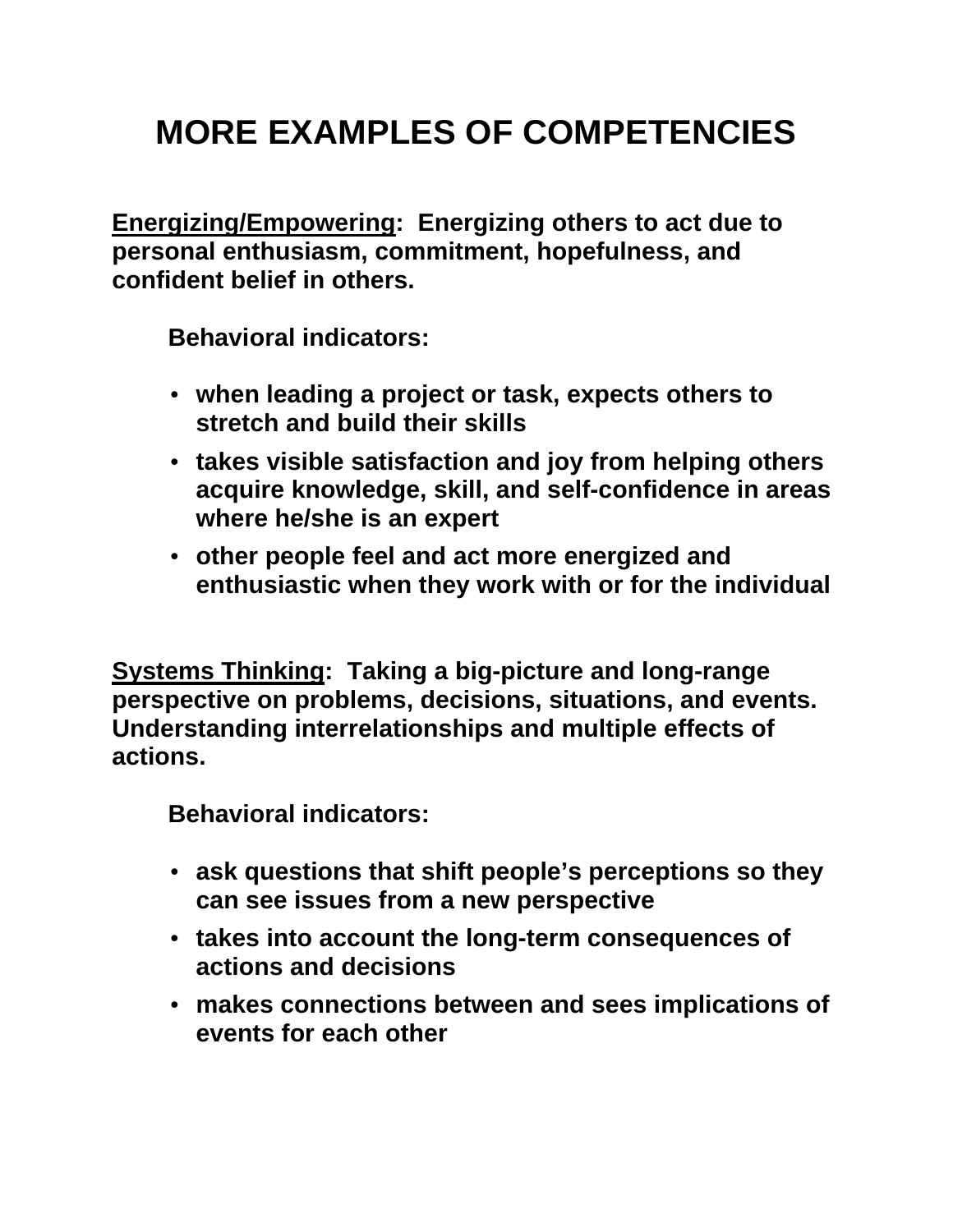## **LESSONS FOR I/O PRACTICE**

#### **IMPORTANCE OF INTERNAL MARKETING/POSITIONING OF I/O PRODUCTS/SERVICES**

**IMPORTANCE OF COMMUNICATING WITH ORGANIZATION LEADERSHIP/MANAGEMENT IN THEIR OWN LANGUAGE**

**NEED TO EVOLVE OUR OWN JOB ANALYSIS AND SKILL ASSESSMENT PRACTICES TO BE MORE RESPONSIVE TO EMERGING ORGANIZATIONAL NEEDS:**

- **sufficiently process-oriented to reflect the dynamic nature of work and future/strategic skill/knowledge needs**
- **ability to capture the contextual aspects of job performance**
- **analysis of team or group performance**
- **provide a common language and common metrics that allow for the analysis of multiple levels of both work and worker characteristics across an organization**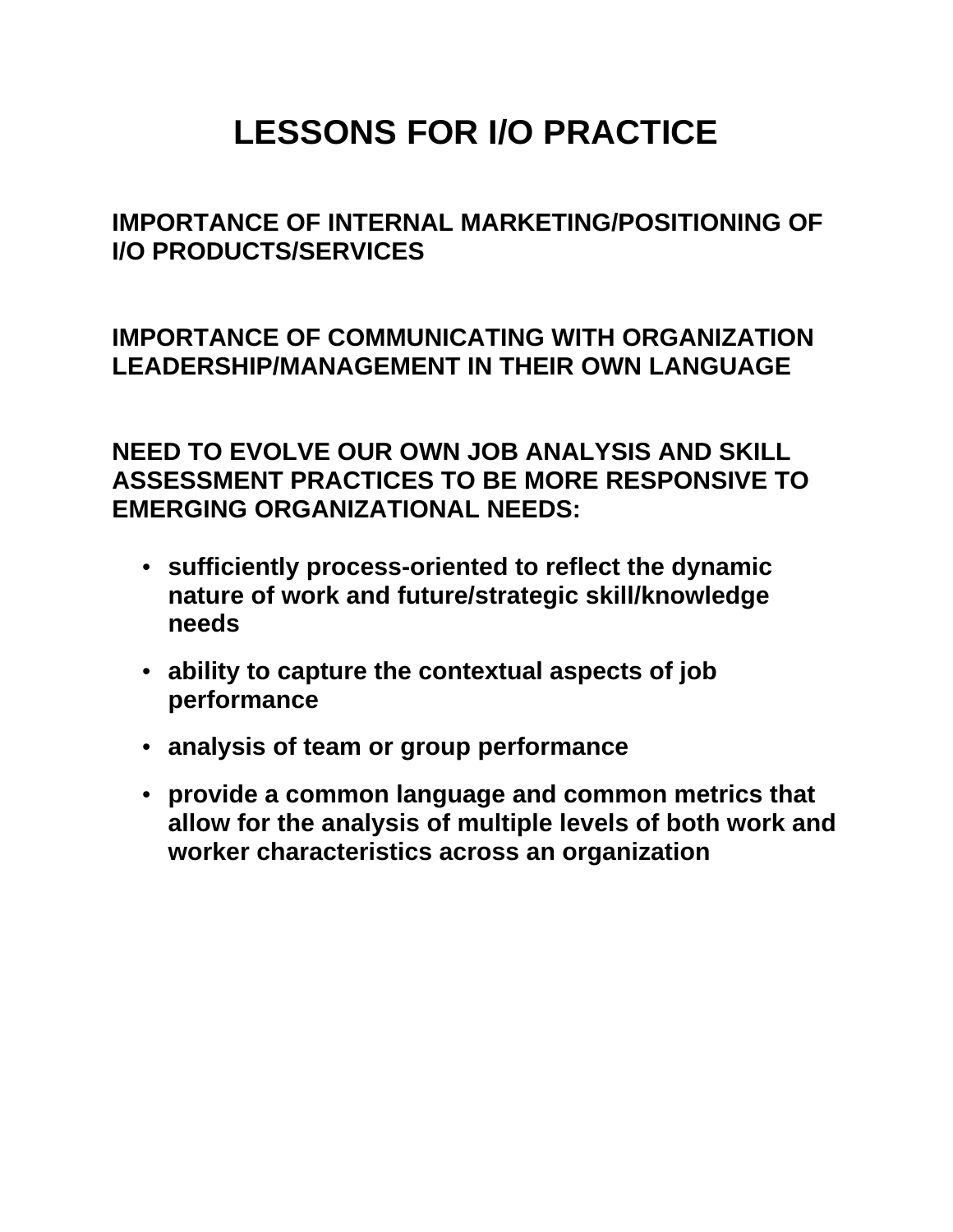#### Table 1

|                                                             | 1                                                                                                                                                                                                        | $\mathfrak{D}$                                                                                                                                                                                                                                                                                                                   | 3                                                                                                                                                                                                                       | $\overline{4}$                                                                                                                                                                                                                                                                   | 5                                                                                                                                                                                                                                                                                                                         |
|-------------------------------------------------------------|----------------------------------------------------------------------------------------------------------------------------------------------------------------------------------------------------------|----------------------------------------------------------------------------------------------------------------------------------------------------------------------------------------------------------------------------------------------------------------------------------------------------------------------------------|-------------------------------------------------------------------------------------------------------------------------------------------------------------------------------------------------------------------------|----------------------------------------------------------------------------------------------------------------------------------------------------------------------------------------------------------------------------------------------------------------------------------|---------------------------------------------------------------------------------------------------------------------------------------------------------------------------------------------------------------------------------------------------------------------------------------------------------------------------|
| <b>VARIABLE</b>                                             | Low Rigor                                                                                                                                                                                                | Low/Medium<br>Rigor                                                                                                                                                                                                                                                                                                              | Medium Rigor                                                                                                                                                                                                            | Medium/High<br>Rigor                                                                                                                                                                                                                                                             | <b>High Rigor</b>                                                                                                                                                                                                                                                                                                         |
| 1. Method Of<br>Investigation                               | The same method for<br>collecting information<br>(e.g., focus groups,<br>observation, interviews,<br>or fixed-content<br>questionnaire) is<br>employed, regardless of<br>setting or target<br>population | Same two methods used<br>every time regardless of<br>the research setting and<br>intended application                                                                                                                                                                                                                            | Variable combination of<br>two methods used,<br>depending on some<br>effort to consider the<br>constraints of the<br>research setting                                                                                   | Variable combination of<br>two or three methods<br>used, depending on the<br>research setting, target<br>population, and<br>intended application                                                                                                                                 | A variable combination<br>and logically selected<br>mix of multiple methods<br>are used to obtain<br>information (e.g.,<br>interviews, focus<br>groups, observation,<br>questionnaires).<br>depending on the<br>research setting, target<br>population, and<br>intended application                                       |
| 2. Type Of<br>Descriptor<br>Content<br>Collected            | Same type of<br>information (e.g.,<br>competencies, work<br>activities, KSAOs, or<br>performance standards)<br>collected every time,<br>regardless of intended<br>application(s)                         | Same two types of<br>information collected<br>every time, regardless of<br>intended application(s)                                                                                                                                                                                                                               | Variable combination of<br>two types of<br>information collected,<br>depending on the<br>intended application(s)                                                                                                        | Variable combination of<br>two or three types of<br>information (e.g.,<br>competencies, work<br>activities, KSAOs, and<br>performance standards)<br>collected, depending on<br>the intended<br>application(s)                                                                    | Variable combination of<br>multiple types of<br>information collected,<br>depending on intended<br>application(s)                                                                                                                                                                                                         |
| 3. Procedures<br>For<br>Developing<br>Descriptor<br>Content | • No effort to gather<br>information from<br>content experts;<br>instead, the researcher<br>or analyst serves as<br>sole content expert                                                                  | • Information is<br>gathered from<br>convenient samples of<br>content experts using<br>ad hoc or unstructured<br>procedures<br>• No qualification<br>criteria (e.g., time on<br>the job, top<br>performers based on<br>appraisals) are used to<br>identify individuals in<br>the best position to<br>serve as content<br>experts | • Information is<br>collected from a large<br>number of content<br>experts using a semi-<br>structured protocol<br>• Some effort is made<br>to identify individuals<br>most qualified to<br>serve as content<br>experts | • Information collected<br>from content experts<br>using a structured<br>protocol and with<br>reference to a fairly<br>well thought out<br>sampling plan<br>Content experts meet<br>some qualification<br>criteria (e.g., time on<br>job, top performers<br>based on appraisals) | • Information collected<br>from content experts<br>using a structured<br>protocol and<br>following a logically<br>developed sampling<br>plan with a<br>comprehensive and<br>representative sample<br>Content experts meet<br>some qualification<br>criteria (e.g., time on<br>job, top performers<br>based on appraisals) |
| 4. Detail Of<br>Descriptor<br>Content                       | Handful of broad labels<br>representing categories<br>of content, with no<br>associated definitions                                                                                                      | Broad labels with<br>narrative definitions or a<br>small sample of<br>descriptor items serving<br>as the operational<br>definition                                                                                                                                                                                               | Moderately specific<br>labels representing<br>different categories of<br>content and a mix of<br>descriptor items helping<br>to operationally define<br>each category                                                   | Fairly precise labels<br>representing different<br>categories of content<br>that subsume fairly<br>comprehensive sets of<br>item-level descriptors<br>which operationally<br>define each category                                                                                | A number of precise<br>labels representing<br>discrete categories of<br>content that subsume<br>very comprehensive and<br>crisply defined sets of<br>item-level descriptors<br>which operationally<br>define each category<br>and leave no room for<br>misinterpretation                                                  |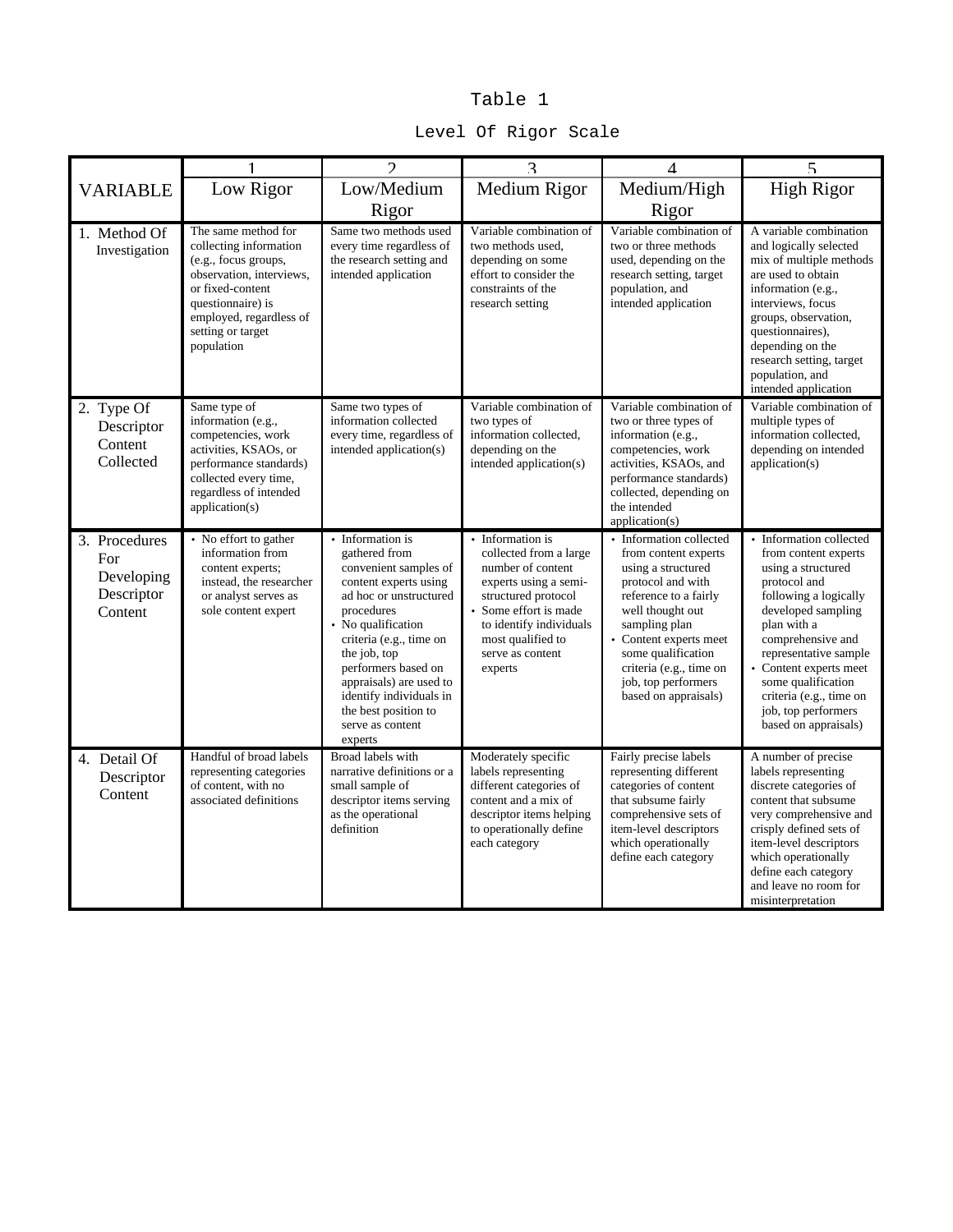#### Table 1 (Continued)

#### Level Of Rigor Scale

|                                                          | 1                                                                                                                          | $\mathfrak{D}$                                                                                                                                                                                                  | 3                                                                                                                                                                                                                                | $\overline{4}$                                                                                                                                                                                                                                                                                                                                   | 5                                                                                                                                                                                                                                                                                                                                                                                                                                                                            |
|----------------------------------------------------------|----------------------------------------------------------------------------------------------------------------------------|-----------------------------------------------------------------------------------------------------------------------------------------------------------------------------------------------------------------|----------------------------------------------------------------------------------------------------------------------------------------------------------------------------------------------------------------------------------|--------------------------------------------------------------------------------------------------------------------------------------------------------------------------------------------------------------------------------------------------------------------------------------------------------------------------------------------------|------------------------------------------------------------------------------------------------------------------------------------------------------------------------------------------------------------------------------------------------------------------------------------------------------------------------------------------------------------------------------------------------------------------------------------------------------------------------------|
| <b>VARIABLE</b>                                          | Low Rigor                                                                                                                  | Low/Medium                                                                                                                                                                                                      | Medium Rigor                                                                                                                                                                                                                     | Medium/High                                                                                                                                                                                                                                                                                                                                      | <b>High Rigor</b>                                                                                                                                                                                                                                                                                                                                                                                                                                                            |
|                                                          |                                                                                                                            | Rigor                                                                                                                                                                                                           |                                                                                                                                                                                                                                  | Rigor                                                                                                                                                                                                                                                                                                                                            |                                                                                                                                                                                                                                                                                                                                                                                                                                                                              |
| 5. Link To<br><b>Business</b><br>Goals And<br>Strategies | No attempt to<br>understand business<br>context or broader goals<br>and long-term strategies<br>of the organization        | Minimal effort to<br>research the business<br>context and review<br>strategy-related<br>documents to ensure<br>results are aligned with<br>the broader goals and<br>long-term strategies of<br>the organization | Modest effort to<br>research the business<br>context and review<br>strategy-related<br>documents to ensure<br>results are aligned with<br>the broader goals and<br>long-term strategies of<br>the organization                   | Substantial effort to<br>research the business<br>context and review<br>strategy-related<br>documents, as well as<br>meetings with HR<br>and/or line managers<br>who are aware of the<br>organization's plans, in<br>an effort to ensure the<br>results are aligned with<br>the broader goals and<br>long-term strategies of<br>the organization | Significant effort to<br>research the business<br>context and review<br>strategy-related<br>documents, as well as<br>meetings with top<br>executives responsible<br>for setting strategies, to<br>ensure the results are<br>aligned with the broader<br>goals and long-term<br>strategies of the<br>organization                                                                                                                                                             |
| 6. Content<br>Review                                     | No content review                                                                                                          | Brief review of<br>rationally created<br>solution with the client<br>sponsor to ensure:<br>• Item-level descriptors<br>are clear                                                                                | Formal review of<br>rationally created<br>solution by client<br>project leaders to<br>ensure:<br>• Item-level descriptors<br>are clear<br>• Content categories do<br>not overlap                                                 | Formal review of<br>rationally created<br>solution by client<br>project leaders and a<br>technical review team to<br>ensure:<br>• Item-level descriptors<br>are clear<br>• Content categories do<br>not overlap<br>• Content categories are<br>parsimonious and<br>internally consistent                                                         | Formal review of<br>rationally created<br>solution by client<br>project leaders,<br>technical review team,<br>and potential end users<br>of the application built<br>from the solution to<br>ensure:<br>• Item-level descriptors<br>are clear<br>• Content categories do<br>not overlap<br>• Content categories are<br>parsimonious and<br>internally consistent<br>• Items and categories<br>represent measurable<br>content appropriate<br>for the intended<br>application |
| 7. Ranking<br>Descriptor<br>Content                      | None. The final<br>descriptor set is an<br>unprioritized set of<br>narrative content<br>describing the target job<br>group | Based on participation<br>in interviews, focus<br>groups, etc., the<br>researcher or analyst<br>serves as expert and<br>rationally creates an<br>ordinally prioritized<br>descriptor set of broad<br>labels     | Based on some<br>procedure for weighting<br>the judgments of a small<br>group of content experts<br>(e.g., limited<br>distribution<br>questionnaire), an<br>interval prioritization of<br>the final descriptor set is<br>derived | Some mix of<br>questionnaire, electronic<br>monitoring, observation,<br>diary data recording, or<br>other methods are used<br>with a fairly large<br>sample of content<br>experts to collect data<br>that is empirically used<br>to create an interval<br>prioritization of the<br>detailed descriptor set                                       | Some mix of<br>questionnaire, electronic<br>monitoring, observation,<br>diary data recording, or<br>other methods are used<br>with a comprehensive<br>and representative<br>sample of content<br>experts to collect data<br>that is used to<br>empirically create an<br>interval prioritization of<br>the detailed descriptor<br>set                                                                                                                                         |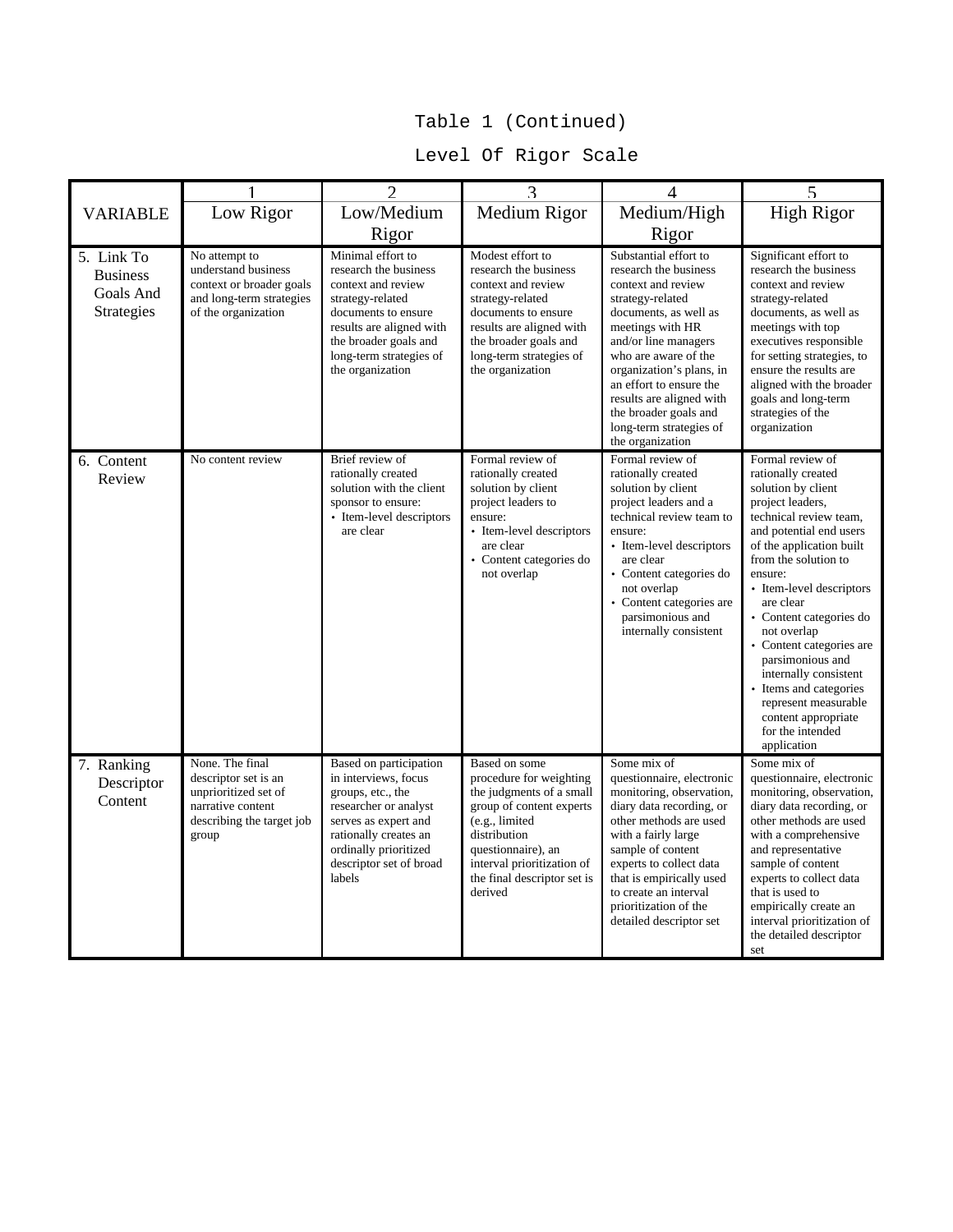#### Table 1 (Continued)

#### Level Of Rigor Scale

|                                                  |                                                                            | $\mathcal{D}$                                                                                                                                                                                                                                                     | 3                                                                                                                                                                                                                                                                 | 4                                                                                                                                                                                                                                                                                                                                                                    | 5                                                                                                                                                                                                                                                                                                                                                                                                                                          |
|--------------------------------------------------|----------------------------------------------------------------------------|-------------------------------------------------------------------------------------------------------------------------------------------------------------------------------------------------------------------------------------------------------------------|-------------------------------------------------------------------------------------------------------------------------------------------------------------------------------------------------------------------------------------------------------------------|----------------------------------------------------------------------------------------------------------------------------------------------------------------------------------------------------------------------------------------------------------------------------------------------------------------------------------------------------------------------|--------------------------------------------------------------------------------------------------------------------------------------------------------------------------------------------------------------------------------------------------------------------------------------------------------------------------------------------------------------------------------------------------------------------------------------------|
| <b>VARIABLE</b>                                  | Low Rigor                                                                  | Low/Medium                                                                                                                                                                                                                                                        | Medium Rigor                                                                                                                                                                                                                                                      | Medium/High                                                                                                                                                                                                                                                                                                                                                          | <b>High Rigor</b>                                                                                                                                                                                                                                                                                                                                                                                                                          |
|                                                  |                                                                            | Rigor                                                                                                                                                                                                                                                             |                                                                                                                                                                                                                                                                   | Rigor                                                                                                                                                                                                                                                                                                                                                                |                                                                                                                                                                                                                                                                                                                                                                                                                                            |
| 8. Assessment<br>Of<br>Reliability               | No effort to assess<br>consistency or<br>reproducibility of the<br>results | <b>Based upon discussions</b><br>with a convenient/casual<br>sample of content<br>experts, the analyst<br>concludes that there is<br>general agreement<br>among the expertise<br>regarding the<br>meaningfulness and<br>relevance of the<br>categories of content | A convenient/casual<br>sample of content<br>experts perform some<br>rating task (e.g., rating<br>items on relative<br>importance for<br>successful job<br>performance). Results<br>are expressed in terms<br>of the average<br>intercorrelation of the<br>ratings | A systematic sample of<br>content experts are<br>involved in matching<br>content category labels<br>with definitions and<br>perform some rating<br>task (e.g., rating items<br>on relative importance<br>for successful job<br>performance). Results<br>are expressed in terms<br>of percent correct<br>matches and the average<br>intercorrelations of the<br>items | Multiple systematic<br>samples of content<br>experts are involved in<br>matching content<br>category labels with<br>definitions and item-<br>level descriptors and<br>perform some formally<br>structured rating task<br>(e.g., rating items on<br>relative importance for<br>successful job<br>performance). Results<br>are expressed in terms<br>of percent of correct<br>matches and the average<br>intercorrelations of the<br>ratings |
| 9. Item $/$<br>Category<br>Retention<br>Criteria | None. All created<br>items/categories<br>retained                          | A single criterion is<br>applied to items and<br>categories to determine<br>retention or deletion,<br>though the criterion is<br>somewhat unclear or<br>inconsistently applied                                                                                    | A single clear, logical<br>criterion is consistently<br>applied to items and<br>categories to determine<br>whether content is<br>retained or deleted                                                                                                              | Two clear, logical<br>criteria are consistently<br>applied to items and<br>categories to determine<br>whether content is<br>retained or deleted                                                                                                                                                                                                                      | Multiple clear, logical<br>criteria are consistently<br>applied to items and<br>categories to determine<br>whether content is<br>retained or deleted                                                                                                                                                                                                                                                                                       |
| $10.$ Docu-<br>mentation                         | None                                                                       | Brief handwritten notes                                                                                                                                                                                                                                           | Summary file memo<br>referencing related user<br>materials and outputs                                                                                                                                                                                            | Standardized final<br>report "shell" document<br>with appropriate<br>information and data<br>slotted in                                                                                                                                                                                                                                                              | Detailed and customized<br>written report which<br>thoroughly describes the<br>procedures employed<br>and the composition of<br>content expert samples,<br>includes copies of<br>instruments used, and<br>comprehensively reports<br>the results                                                                                                                                                                                           |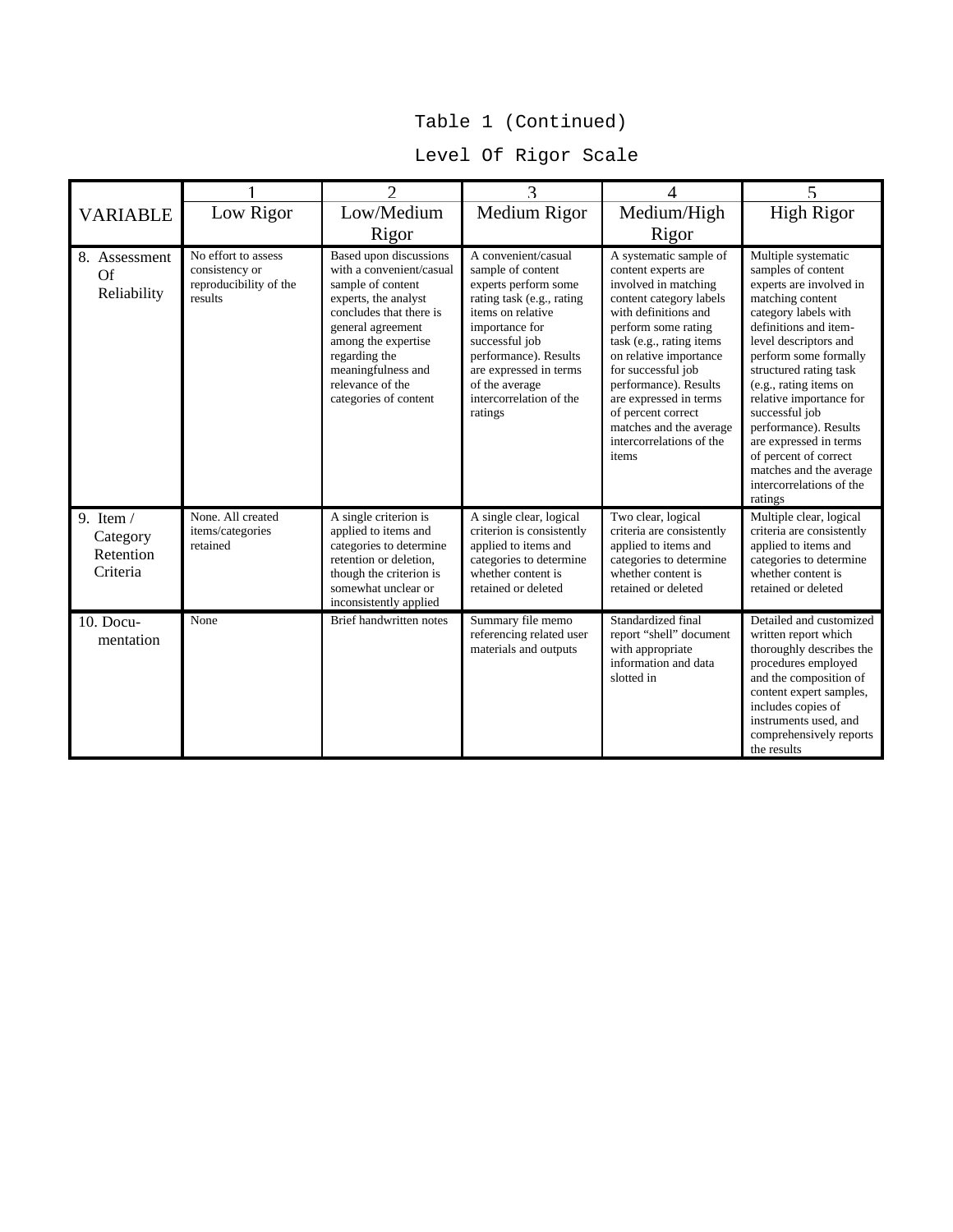#### Figure 1 Comparison of "Typical" Competency Modeling Rigor Profile versus "Typical" Job Analysis Approach\*

|                   | $1\,$         | $\overline{2}$ | 3             | $\overline{4}$ | 5                 |
|-------------------|---------------|----------------|---------------|----------------|-------------------|
|                   | Low Rigor     | Low/Medium     | Medium Rigor  | Medium/High    | <b>High Rigor</b> |
|                   |               | Rigor          |               | Rigor          |                   |
| VARIABLE          | $1.00 - 1.75$ | $1.76 - 2.50$  | $2.51 - 3.50$ | $3.51 - 4.25$  | $4.26 - 5.00$     |
| 1. Method Of      |               |                |               |                |                   |
| Investigation     |               |                |               |                |                   |
|                   |               | 2.00/0.89      |               | Q.73/0.90      |                   |
|                   |               |                |               |                |                   |
|                   |               |                |               |                |                   |
| 2. Type Of        |               |                |               |                |                   |
| Descriptor        | 1.73/1.10     |                |               | 32/0.87        |                   |
| Content           |               |                |               |                |                   |
| Collected         |               |                |               |                |                   |
| 3. Procedures     |               |                |               |                |                   |
| For               |               |                |               |                |                   |
| Developing        |               | 2.64/1.21      |               | 4.09/0.54      |                   |
| Descriptor        |               |                |               |                |                   |
| Content           |               |                |               |                |                   |
| 4. Detail Of      |               |                |               |                |                   |
| Descriptor        |               |                |               |                |                   |
| Content           |               | 2.09/0.54      |               | 4.00/0.63      |                   |
|                   |               |                |               |                |                   |
|                   |               |                |               |                |                   |
| 5. Link To        |               |                |               |                |                   |
| <b>Business</b>   |               |                |               |                |                   |
| Goals And         |               | 227065         |               | 4.45/0.52      |                   |
| Strategies        |               |                |               |                |                   |
| 6. Content        |               |                |               |                |                   |
| Review            |               |                |               |                |                   |
|                   |               |                | 2.90/0.99     | 3.70/0.82      |                   |
|                   |               |                |               |                |                   |
|                   |               |                |               |                |                   |
| 7. Ranking        |               |                |               |                |                   |
| Descriptor        |               | 2.27/0.79      |               | 355/0.82       |                   |
| Content           |               |                |               |                |                   |
|                   |               |                |               |                |                   |
| 8. Assessment Of  |               |                |               |                |                   |
| Reliability       | 1.73/0.90     |                |               | 355/0.93       |                   |
|                   |               |                |               |                |                   |
|                   |               |                |               |                |                   |
| 9. Item/Category  |               |                |               |                |                   |
| Retention         |               |                |               |                |                   |
| Criteria          |               |                |               | 410/0.74       |                   |
|                   |               | 2.40/0.97      |               |                |                   |
|                   |               |                |               |                |                   |
| 10. Documentation |               |                |               |                | 4.64/0.50         |
|                   |               |                |               |                |                   |
|                   |               |                |               |                |                   |
|                   |               |                | 3.36/1.36     |                |                   |
|                   |               |                |               |                |                   |

\* = Means/standard deviations are reproduced next to plotted points in the figure.

= "Typical" Competency Modeling Project

= "Typical" Multimethod Job Analysis Project